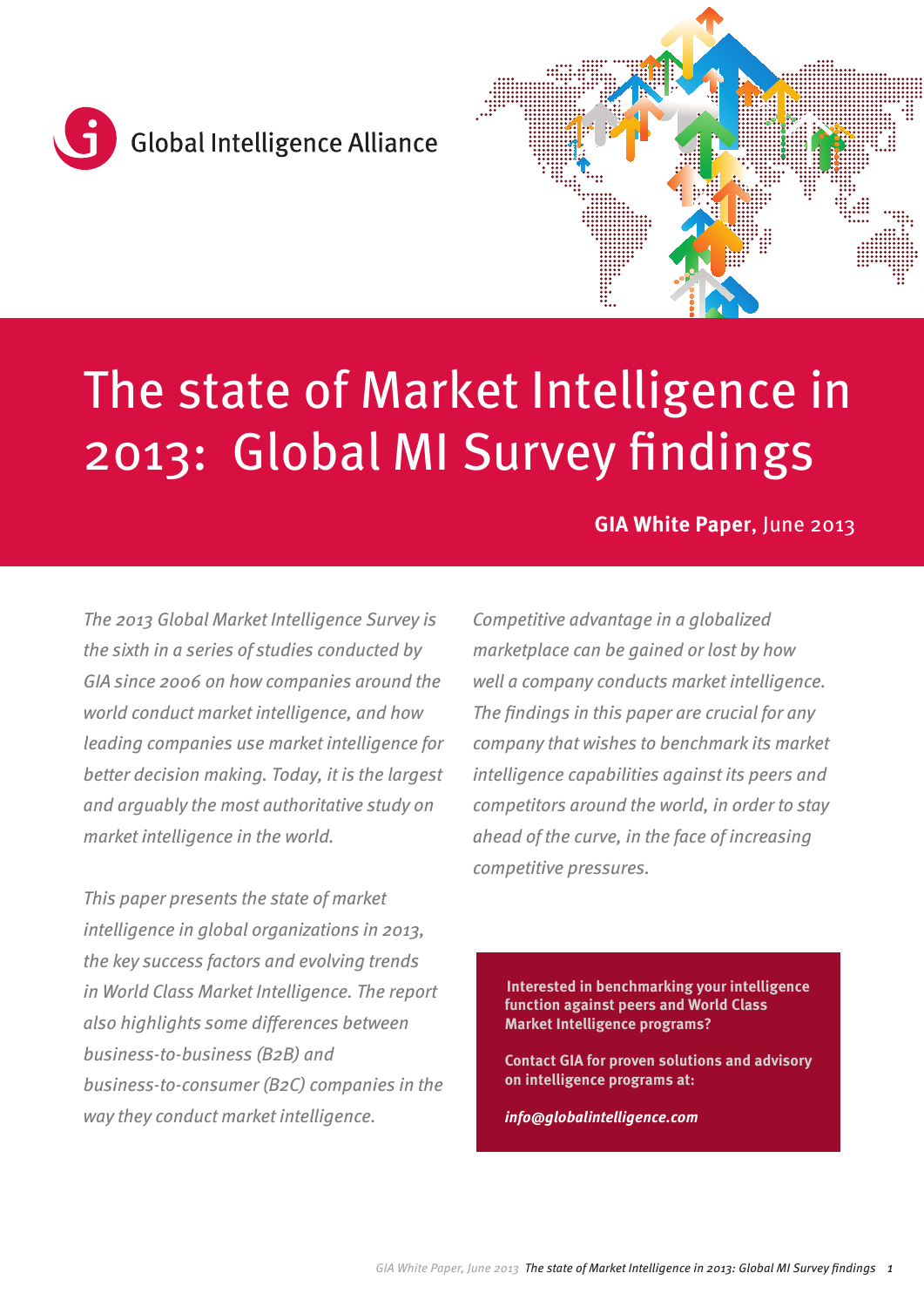# **EXECUTIVE SUMMARY**

The 2013 Global Market Intelligence Survey measures the state of market intelligence in over 880 companies from 21 separate industries and 64 different countries. Over 1,200 decision makers and market intelligence managers responded to the survey, making it the largest study on market intelligence to date.

<span id="page-1-0"></span>The analysis is broken into three main sections. The first section highlights the state of market intelligence (MI) in 2013 in terms of the efficiency of and resources dedicated to MI compared to 2011. The second analyzes trends among World Class Market Intelligence functions and the third section investigates key differences between MI programs in B2B and B2C companies. **ICE SUMMARY**<br> **GIA WHITERENT CONTINUES INTO THE STATE OF THE STATE OF THE STATE OF THE STATE OF THE STATE OF THE STATE OF THE STATE OF THE STATE OF THE STATE OF THE STATE OF THE STATE OF THE STATE OF THE STATE OF THE STAT** 

#### **Key findings: Market intelligence is conducted more efficiently in global companies compared to 2011. 80% say investments in market intelligence have paid off.**

- In relative terms, decision-making is 15% more efficient in companies that have a market intelligence function in place, compared to those without.
- Returns on investment (ROI) from market intelligence is becoming more apparent; 80% of all companies say that investments in market intelligence have paid-off, an increase of 2% since 2011.
- The average size of market intelligence teams has been reduced by one person to 12 people since 2011. However, the number of contributors to MI has risen by 15% to 109 people.
- The average MI budget for projects and services has increased 53% to  $\epsilon$  1.6 million / \$ 2.1 million since 2011. However, 50% of all companies spend only € 150,000 / \$ 195,000 or less.

#### **Key findings: Companies with World Class Market Intelligence functions are expanding their teams and operate with both centralized (in-house) and outsourced services to better serve needs throughout their organizations.**

- Companies with World Class Market Intelligence functions are adopting a two-pronged approach to MI, where a larger central MI team serves top management, while the rest of the organization is served through a greater use of outsourced market intelligence services.
- Companies with World Class Market Intelligence operations have enlarged their central market intelligence teams by 5 people to 18 people on average.
- Companies with World Class MI have increased their use of outsourcing for MI deliverables from 13% to 18% since 2011.
- The proportion of MI deliverables directed towards top management has grown from 38% to 46% in companies with World Class MI.

#### **Key findings: Market intelligence teams in B2B companies are closer to their top management, and operate with 20% of the budgets that B2C companies enjoy**

- The average B2B company employs 12 people in market intelligence, 2 people more than in the average B2C company.
- B2B companies serve their top management 5% more often than B2C companies and spend 6% more of their time on ad-hoc market intelligence requests.
- The average B2C company outsources more MI work and operates with four times the MI budget of a typical B2B company ( $\epsilon$  4,2 million vs.  $\epsilon$  0.8 million).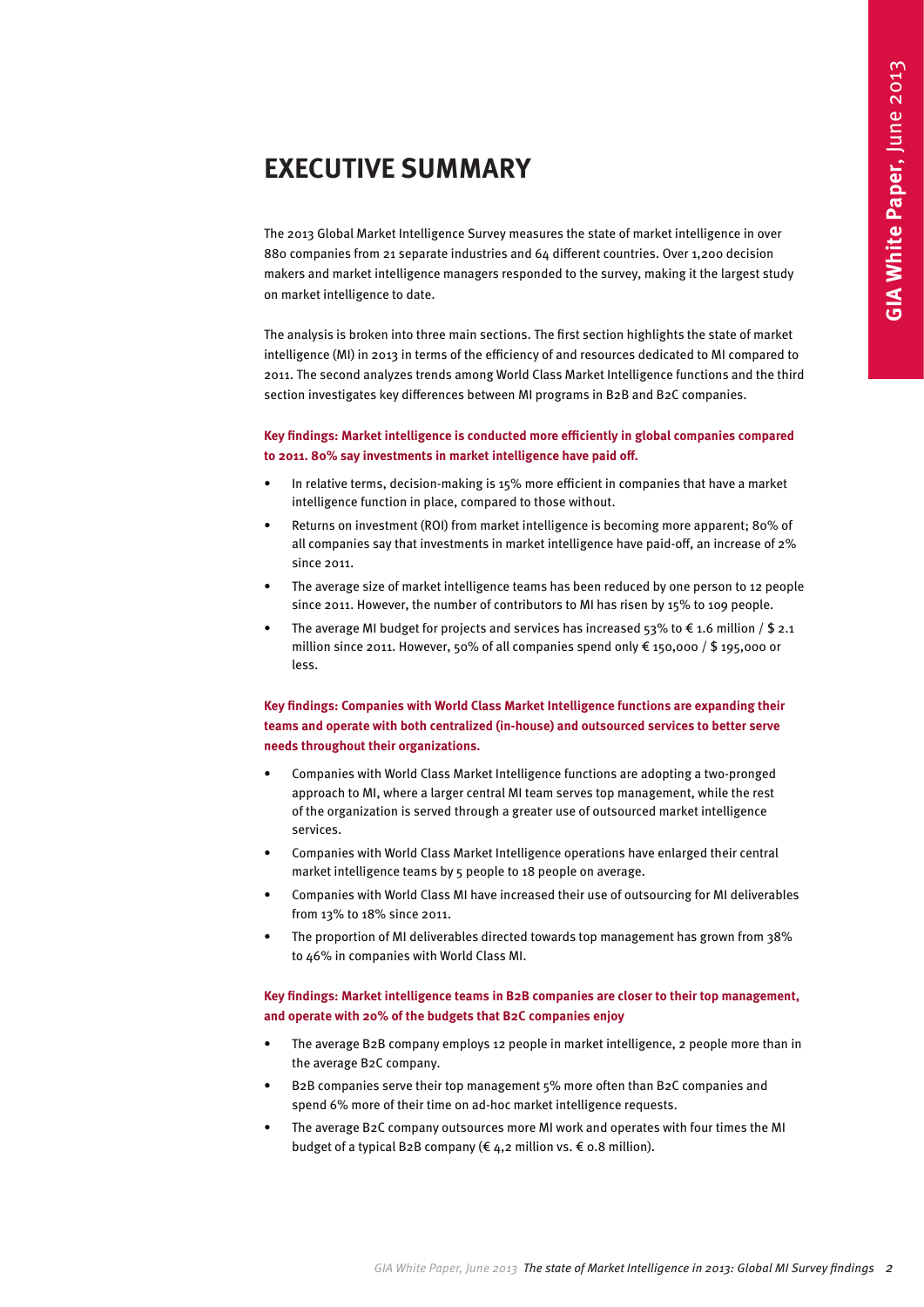#### **Key findings: Industry comparisons show that large budgets are no guarantee for more advanced market intelligence functions or higher ROI**

- Market intelligence is most advanced in Media and Entertainment companies but interestingly, that is also where the perceived return on investment (ROI) is the lowest.
- The highest perceived ROI for market intelligence is instead in the Environment and Renewables industry, where budgets are slightly higher.
- Large budgets however, are no guarantee for advanced market intelligence functions. For example, Medical Devices and Healthcare companies spend significantly more on market intelligence every year than companies in other industries, yet their market intelligence programs are the fourth least advanced of all industries in the study. *GIA White Paper, June 2013* The state of Market *ROI*<br>
Italiance the mode of Market Intelligence in the state of Market Intelligence intervent intelligence intervent intelligence in the state of Market intelligence in the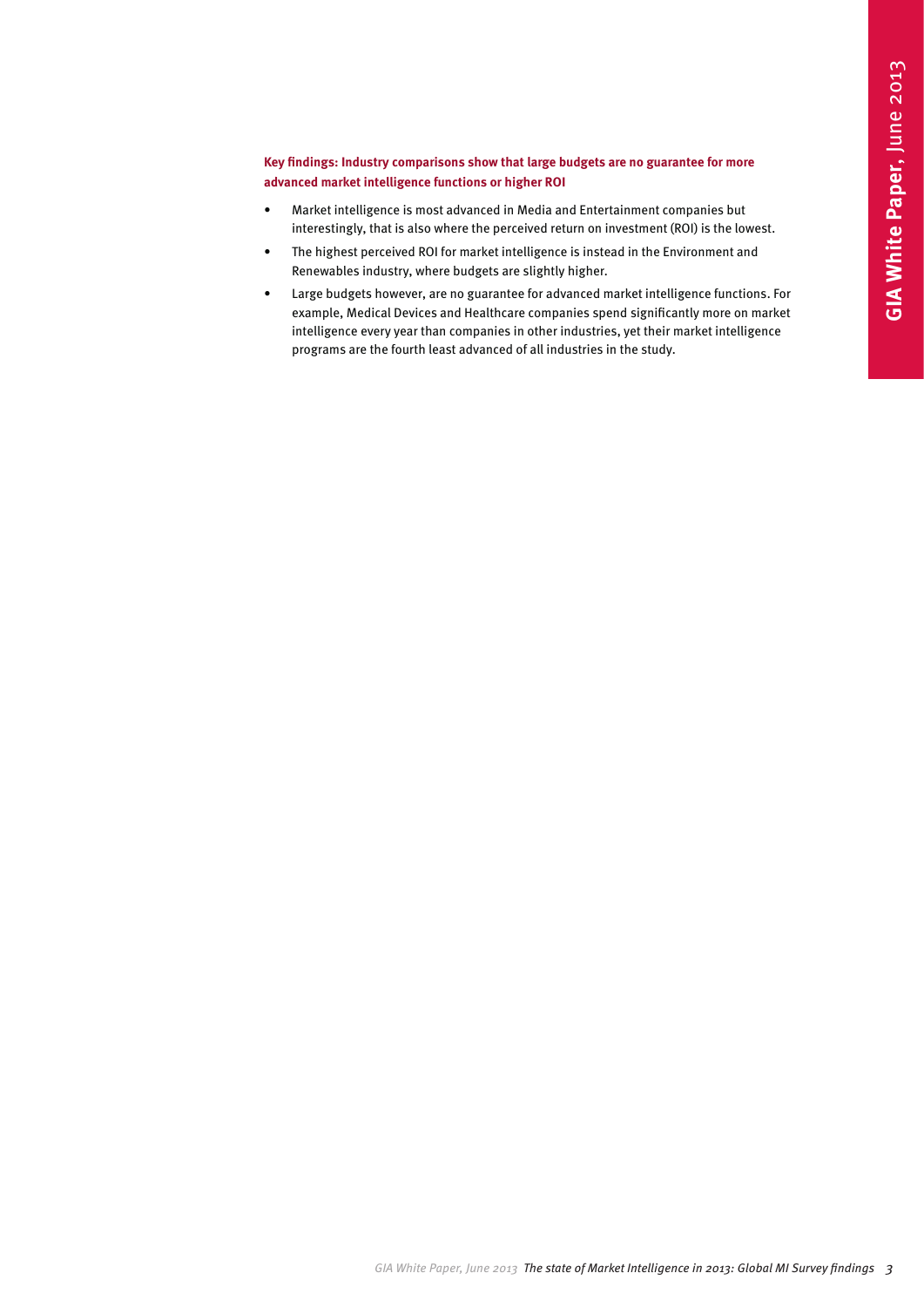# **TABLE OF CONTENTS**

| 4.1 ORGANIZATIONAL SET-UP OF MARKET INTELLIGENCE IN B2B AND B2C COMPANIES 28 |  |
|------------------------------------------------------------------------------|--|
|                                                                              |  |
|                                                                              |  |
|                                                                              |  |
|                                                                              |  |
|                                                                              |  |
|                                                                              |  |
|                                                                              |  |
|                                                                              |  |
|                                                                              |  |
|                                                                              |  |
|                                                                              |  |
|                                                                              |  |
|                                                                              |  |
|                                                                              |  |
|                                                                              |  |

*In this paper, the term "Market Intelligence" (or "MI") refers to functions and programs in companies and organizations that help them to understand their business environment, compete successfully in it and grow as a result. As a program, Market Intelligence collects information about market players and strategically relevant topics and processes it into insights that support decision-making.* 

*In this paper, the term "Market Intelligence" is used as an overarching term for terms such as competitor analysis, customer insights, technology analysis or strategic analysis. Concepts such as Competitive Intelligence or Market Insight, should be regarded as synonymous with "Market Intelligence" in this report.*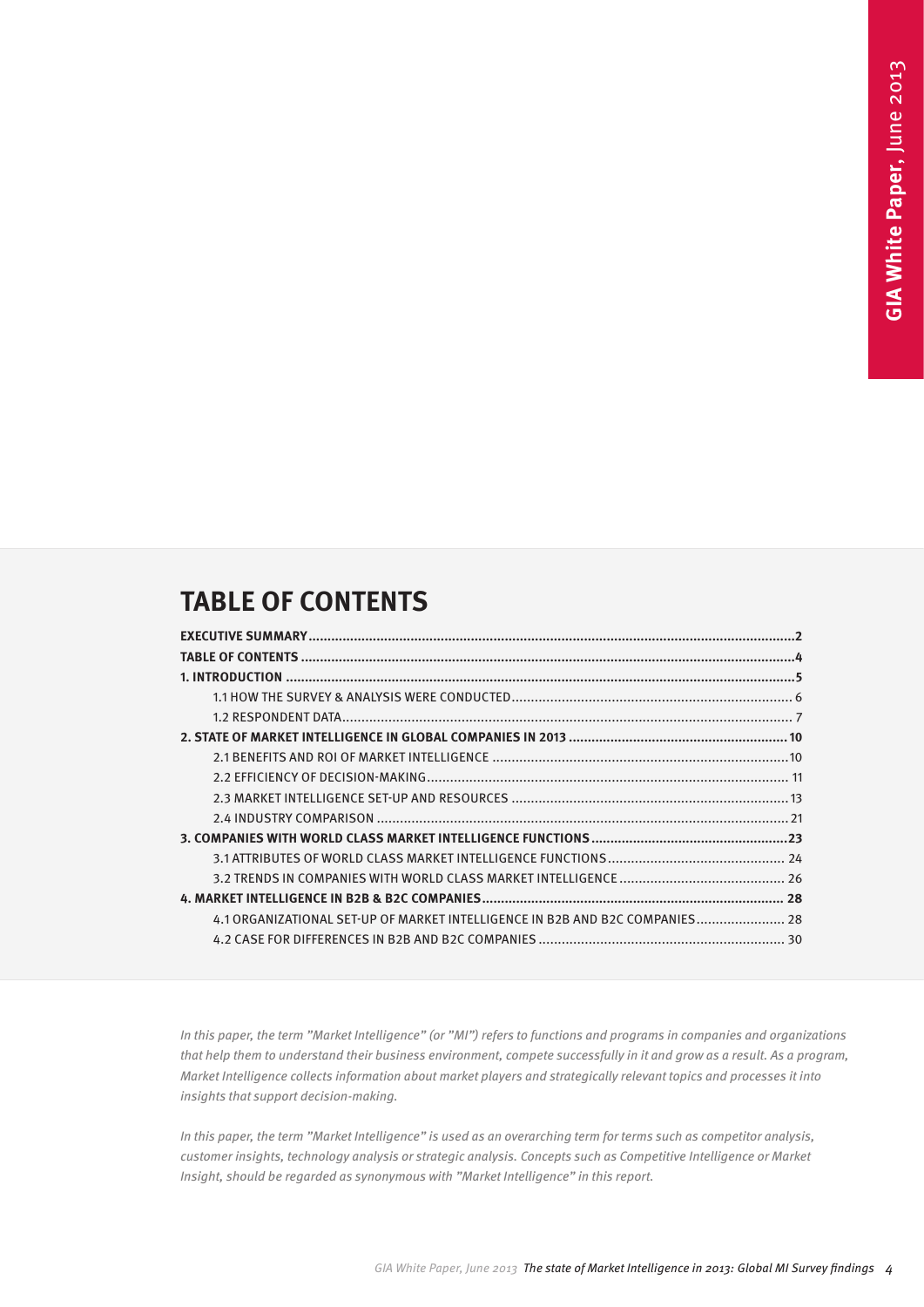# **1. INTRODUCTION**

[Global Intelligence Alliance b](http://www.globalintelligence.com/)egan conducting global research studies on market intelligence in 2005 in response to the demand for data that companies could use to benchmark their market intelligence capabilities against other companies in a global marketplace. Many companies began using this analysis to answer questions from top management and their boards about how efficient or advanced their market intelligence functions were, and which areas required improvement and professional advice and input on global best practices they could adopt.

The 2013 Global Market Intelligence Survey from GIA was conducted between February – April 2013 (Exhibit 1). With a total of 1,207 unique responses, it is the largest to date.

The survey questions were kept largely identical to the 2011 edition of the survey to allow for comparisons between the two data sets. As shown in the analysis, the results in 2013 were notably similar to the 2011 results, thus corroborating the data presented in this paper.

While the 2011 survey was groundbreaking in being the first large study to measure the level of sophistication of market intelligence in global companies, the new study takes the analysis one step further. It analyzes not only the level of sophistication, but also the different focus of MI in different types of organizations (B2B and B2C). The paper will also accentuate how those companies with the most sophisticated MI programs (World Class Market Intelligence) have evolved since 2011 in order for them to stay ahead. Furthermore, it also highlights cross-industry comparisons.

<span id="page-4-0"></span>

#### **Exhibit 1. The number of respondents to the Global Market Intelligence Survey**

*Source: 2005 - 2013 Global Market Intelligence Surveys, GIA*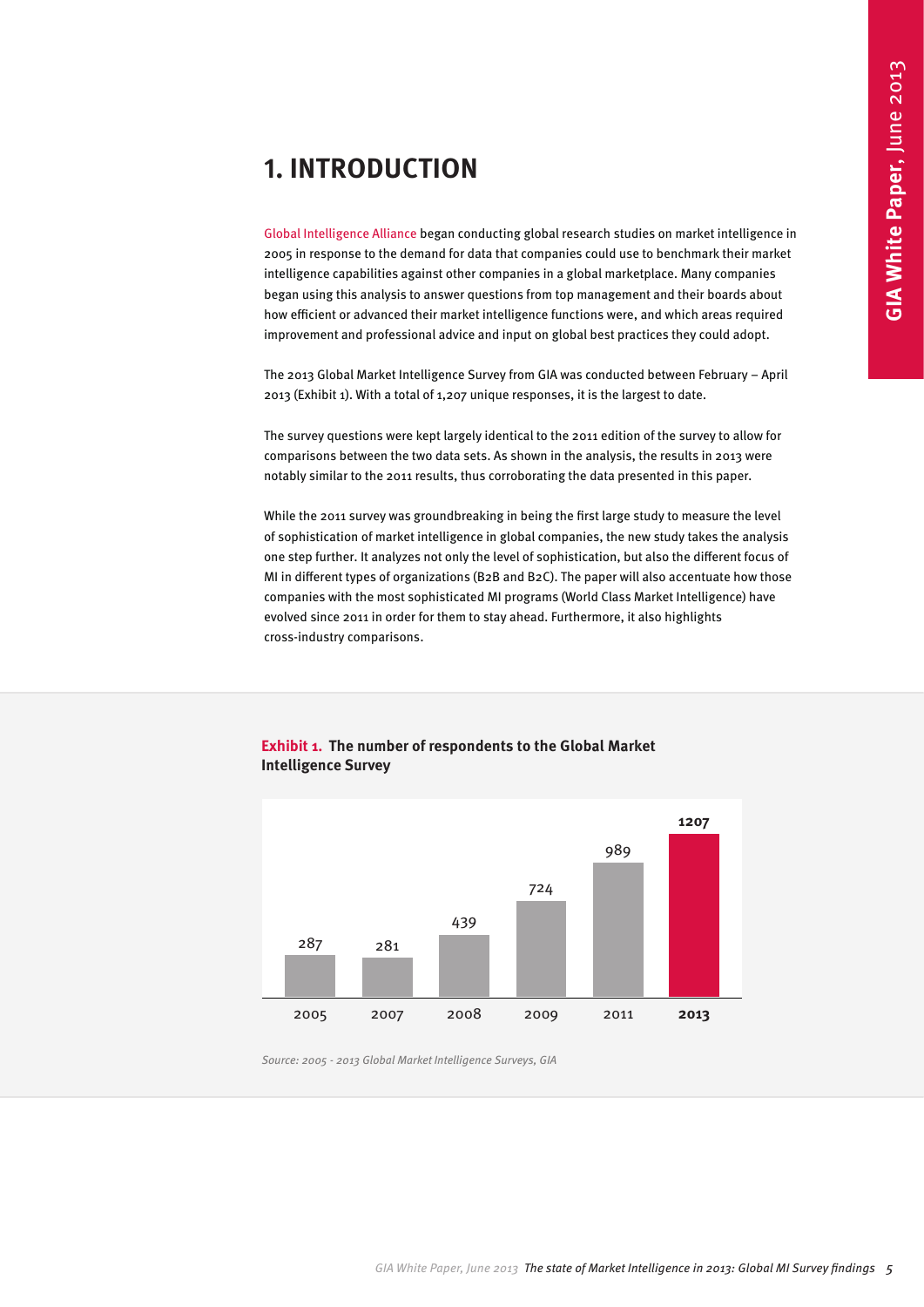### **1.1 How the survey and analysis were conducted**

#### **Exhibit 2. GIA Group's Market Intelligence Maturity Index**

<span id="page-5-0"></span>

|                                     |                                                                                                                     | intelligence.<br>880* different companies and 21 industries.<br>(Exhibit 2).                                                                                                                 |                                                                                                                                                                                 | The study was conducted through an online survey in February-April 2013, using both<br>direct invitations as well as open invitations through social media groups related to market<br>All responses were validated by GIA and data that seemed implausible was removed before the<br>analysis. Ultimately, 1,207 unique responses were used for the analysis, representing at least<br>The structure of the survey grouped responses into three topics related to market intelligence:<br>i) efficiency of decision-making, ii) structure and resources for MI and iii) maturity of MI function<br>(level of sophistication), which is based on GIA's framework for World Class Market Intelligence |                                                                                                                                                                                                          |
|-------------------------------------|---------------------------------------------------------------------------------------------------------------------|----------------------------------------------------------------------------------------------------------------------------------------------------------------------------------------------|---------------------------------------------------------------------------------------------------------------------------------------------------------------------------------|------------------------------------------------------------------------------------------------------------------------------------------------------------------------------------------------------------------------------------------------------------------------------------------------------------------------------------------------------------------------------------------------------------------------------------------------------------------------------------------------------------------------------------------------------------------------------------------------------------------------------------------------------------------------------------------------------|----------------------------------------------------------------------------------------------------------------------------------------------------------------------------------------------------------|
|                                     |                                                                                                                     | Exhibit 2. GIA Group's Market Intelligence Maturity Index                                                                                                                                    | through six key parameters: Scope, Process, Deliverables, Tools, Organization and Culture                                                                                       | GIA's Market Intelligence Maturity Index is a metric that indicates how advanced an Intelligence function is                                                                                                                                                                                                                                                                                                                                                                                                                                                                                                                                                                                         |                                                                                                                                                                                                          |
| <b>Description</b>                  | <b>Informal MI</b><br>"Firefighters"                                                                                | <b>Basic MI</b><br>"Beginners"                                                                                                                                                               | <b>Intermediate MI</b><br>"Coordinators"                                                                                                                                        | <b>Advanced MI</b><br>"Directors"                                                                                                                                                                                                                                                                                                                                                                                                                                                                                                                                                                                                                                                                    | <b>World Class MI</b><br>"Futurists"                                                                                                                                                                     |
| Intelligence<br>Scope               | No specific focus has been<br>determined. Ad hoc needs<br>drive the scope.                                          | Limited scope, seeking quick<br>wins. Focus typically on<br>competitors or customers<br>only.                                                                                                | Wide scope with the attempt<br>to cover the current operating<br>environment comprehensively.                                                                                   | Analytical deep dives about<br>specific topics complement the<br>comprehensive monitoring of the<br>operating environment.                                                                                                                                                                                                                                                                                                                                                                                                                                                                                                                                                                           | Broad, deep and future-oriented<br>scope that also covers topics<br>outside of the immediately relevant<br>operating environment.                                                                        |
| Intelligence<br>Process             | Reactive ad hoc process puts<br>out fires as they emerge.<br>Uncoordinated purchases of<br>information.             | Needs analysis made.<br>Establishing info collection<br>from secondary external<br>sources. Little or no analysis<br>involved in the process.                                                | Secondary info sourcing<br>complemented by well<br>established primary info<br>collection and analysis.                                                                         | Advanced market monitoring and<br>analysis processes established.<br>Targeted communication of output<br>to specific business processes<br>and decision points.                                                                                                                                                                                                                                                                                                                                                                                                                                                                                                                                      | Intelligence process deeply rooted<br>in both global and local levels of<br>the organization. MI fully integrated<br>with key business processes;<br>two-way communication.                              |
| Intelligence<br><b>Deliverables</b> | Ad hoc deliverables quickly<br>put together from scratch.                                                           | Regular newsletters and<br>profiles complement ad hoc<br>deliverables.                                                                                                                       | Systematic market monitoring<br>and analysis reports emerge as<br>new, structured MI output.                                                                                    | Two-way communication is<br>increased in both production and<br>utilization of MI output. Highly<br>analytical deliverables.                                                                                                                                                                                                                                                                                                                                                                                                                                                                                                                                                                         | High degree of future orientation<br>and collaborative insight creation<br>in producing and delivering the MI<br>output.                                                                                 |
| <u>Tools</u>                        | Intelligence Email and shared folders<br>as the primary means for<br>sharing and archiving<br>information.          | Corporate intranet is<br>emerging as a central storage established that provides<br>for intelligence output.                                                                                 | Web-based MI portal<br>access to structured MI output.<br>Users receive email alerts about<br>new info in the system.                                                           | Sophisticated channeling of both<br>internally and externally produced<br>MI content to the MI portal.<br>Multiple access interfaces to the<br>portal in use.                                                                                                                                                                                                                                                                                                                                                                                                                                                                                                                                        | Seamless integration of the MI<br>portal to other relevant IT tools.<br>Lively collaboration of users<br>through the MI portal.                                                                          |
| Intelligence<br>Organization        | No resources specifically<br>dedicated to MI. Individuals<br>conducting MI activities on a<br>non-structured basis. | One person appointed<br>as responsible for MI.<br>Increasing coordination of MI<br>work in the company. Loose<br>relationships with external<br>info providers.                              | A fully dedicated person<br>manages MI and coordinates<br>activities. Centralized,<br>internally or externally<br>resourced info collection and<br>analysis capabilities exist. | Advanced analytical and<br>consultative skills in the<br>intelligence team. MI network<br>with dedicated resources in<br>business units for collecting local<br>market info. Non-core MI activities<br>outsourced.                                                                                                                                                                                                                                                                                                                                                                                                                                                                                   | MI team has reached the status of<br>trusted advisors to management.<br>Internal MI network collaborating<br>actively. Internal MI organization<br>smoothly integrated with the<br>outsourced resources. |
| Intelligence<br>Culture             | No shared understanding<br>exists of the role and<br>benefits of systematic MI<br>operations.                       | Some awareness exists of<br>MI, but the organizational<br>culture overall is still neutral<br>towards MI.                                                                                    | MI awareness in a moderate<br>level. Sharing of info is<br>encouraged through internal<br>training and marketing of MI.                                                         | MI awareness is high and people<br>participate actively in producing<br>MI content. Top management<br>voices its continuous support to<br>MI efforts.                                                                                                                                                                                                                                                                                                                                                                                                                                                                                                                                                | A strong MI mindset is reflected in<br>the way people are curious towards<br>the operating environment and<br>co-create insights about it.                                                               |
|                                     |                                                                                                                     | Source: The Handbook of Market Intelligence; 2011, Hedin, Hirvensalo, Vaarnas (GIA)<br>respondent submitted his/her company's name. The data most likely represents more than 1000 different | and iv) by type of business (B2B, B2C or both B2B and B2C).                                                                                                                     | The study also segmented the responses i) by industry, ii) by geography, iii) by annual revenues<br>* As the survey was anonymous by default, GIA was only able to distinguish between unique companies if the                                                                                                                                                                                                                                                                                                                                                                                                                                                                                       |                                                                                                                                                                                                          |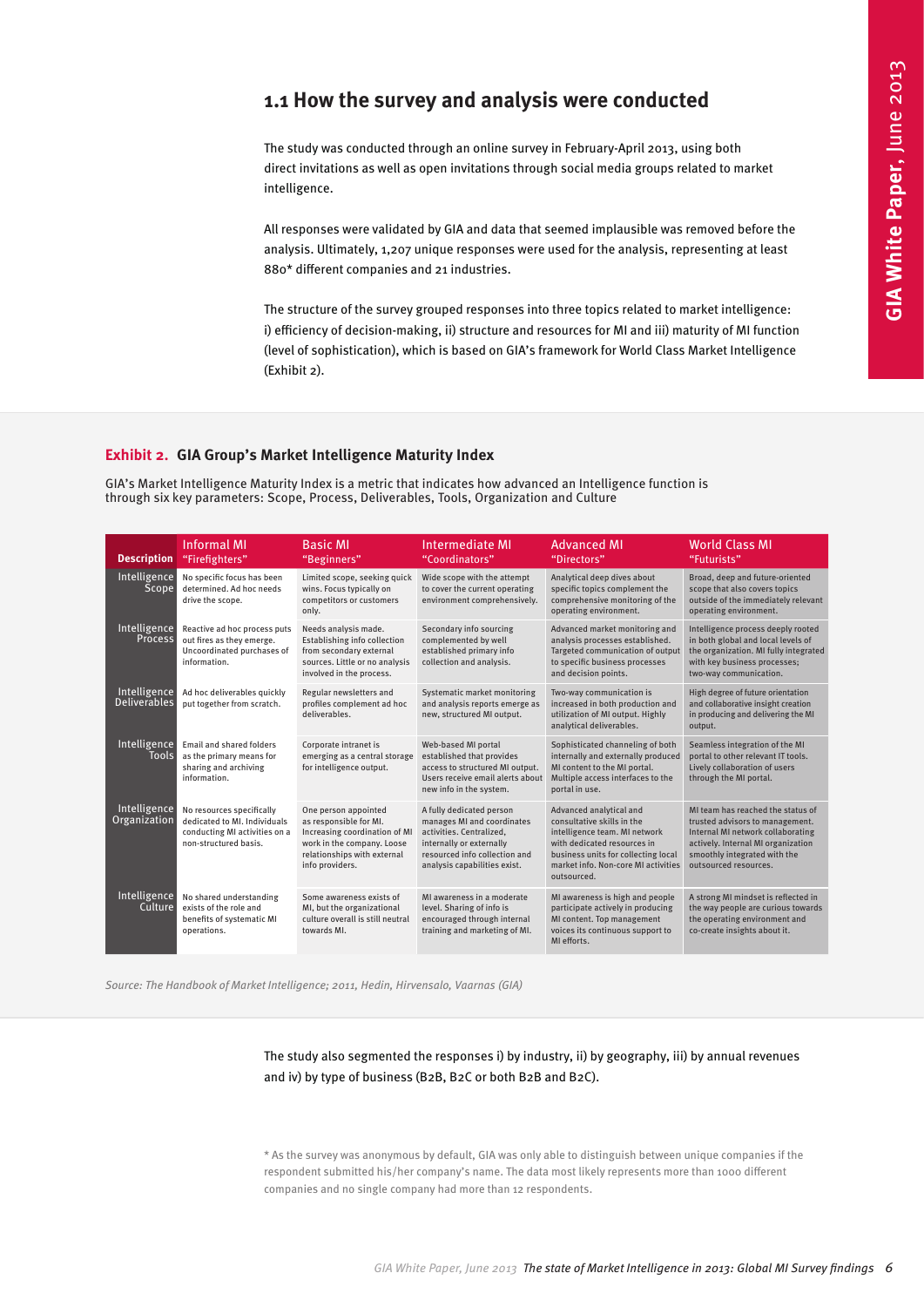### **1.2 Respondent data**

All in all, 68% of respondents indicated that their organization had a formal market intelligence function in place. This represents a slightly smaller share than in the 2011 survey where 76% of the respondents had a formal MI function in place. However, in terms of actual figures, there were still significantly more companies with an MI function surveyed (820 in 2013 compared to 750 in 2011).



*Source: 2013 Global Market Intelligence Survey, GIA* 

Respondents to the survey were also asked to indicate whether they were Market Intelligence Professionals or Market Intelligence Users (decision-makers). Out of the 1,207 respondents, 58% identified themselves as MI Professionals, which is a smaller proportion than in previous surveys. However, the larger share of MI Users most likely provides a more balanced result on the state of MI in companies, as MI Users are likely to be more objective about the topic.

Executives from 64 different countries participated in the survey and a strong majority of respondents represented global companies, making the study truly global in nature. By geographical distribution, respondents based in Europe accounted for over 50% of the responses.

**Exhibit 5. Respondents by region**

<span id="page-6-0"></span>

**Exhibit 4. Role of respondents**

*Source: 2009 - 2013 Global Market Intelligence Survey, GIA Source: 2013 Global Market Intelligence Survey, GIA*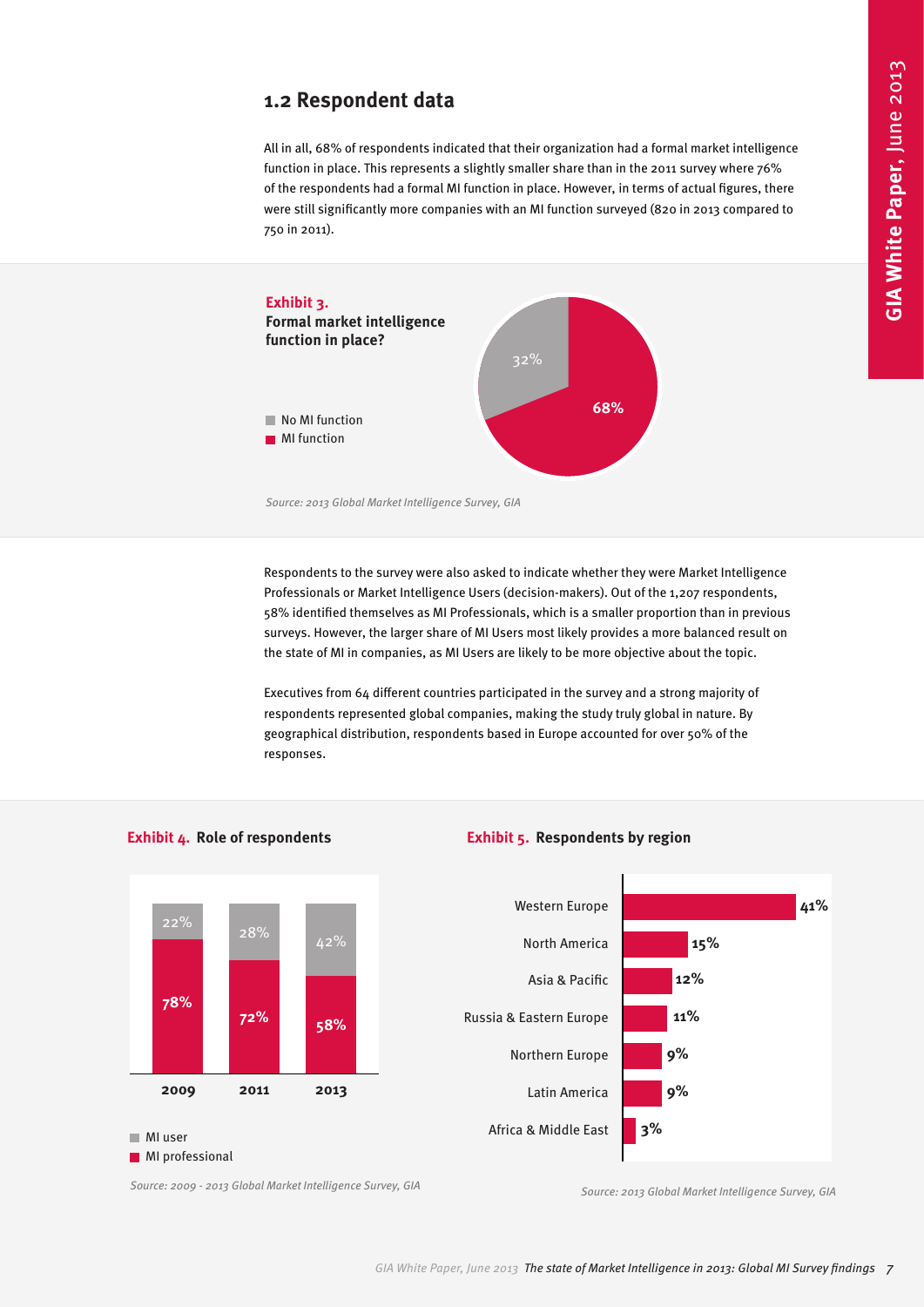Two additional factors that impact how market intelligence operations in companies are organized are the size of the company (by annual revenues) and which industry the companies operate in.

The manufacturing and industrial sectors were most well-represented in the study with 179 responses (15%), followed by Professional and Financial Services (including Insurance). Overall, 21 different industries were represented in the Survey but the top 10 industries accounted for 71% of the total number of replies.



#### **Exhibit 6. Respondents by industry**

*Source: 2013 Global Market Intelligence Survey, GIA*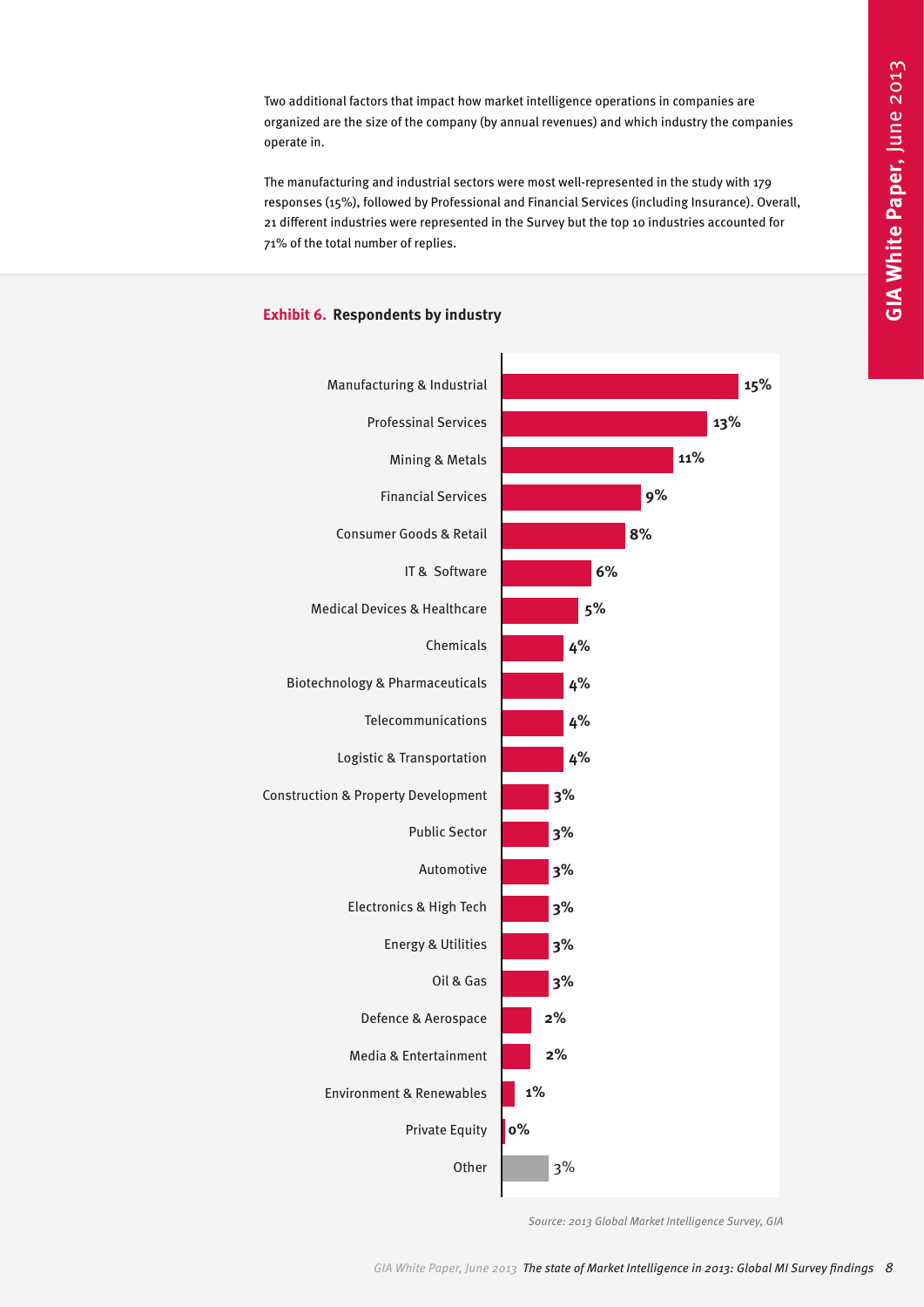In terms of company sizes, there were a larger proportion of companies in the smallest revenue band in the 2013-study compared to 2011. 30% of the organizations represented in the survey had annual revenues of less than €100 million / \$ 130 million, whereas the equivalent proportion in 2011 was 21%.

When comparing figures to 2011, the higher proportion of smaller companies in the 2013-data should be taken into account. Many of the average figures would have been slightly higher with a lower proportion of companies in the smallest revenue band. However, even when excluding the data from the companies in the smallest revenue bracket, the patterns and trends discovered in this paper are still valid. The large proportion of smaller companies in the study has been shown to have relatively negligible impact.



#### **Exhibit 7. Respondents by company size**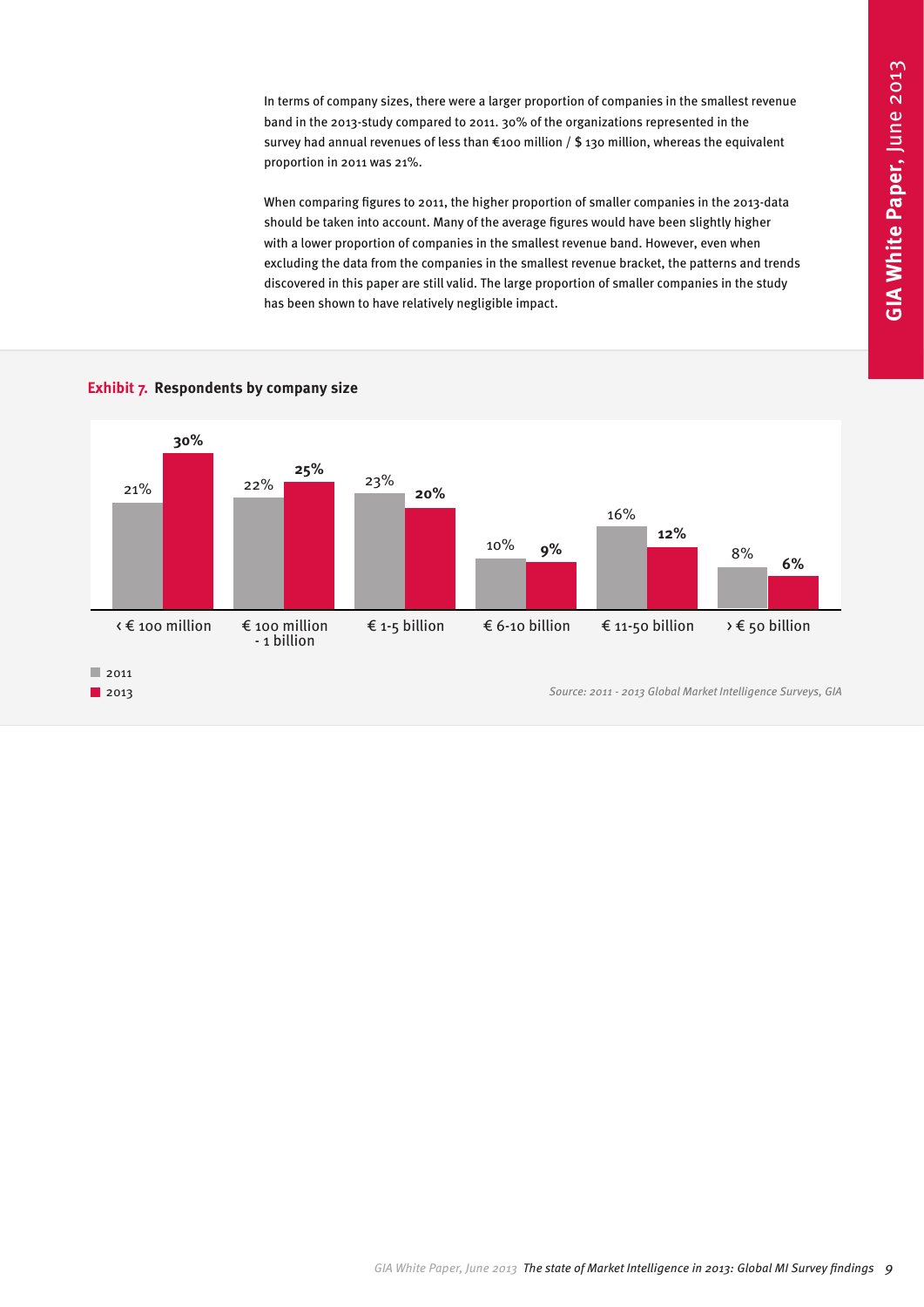# **2. STATE OF MARKET INTELLIGENCE IN GLOBAL COMPANIES IN 2013**

Overall, the results from the 2011-2013 Global Market Intelligence Surveys, GIA were very similar to the results of the 2011-survey. This validates GIA's findings on the state of market intelligence in global companies and strengthens the conclusions drawn from the data.

When comparing the state of market intelligence in 2013 to 2011, the average number for all respondents in the survey is used under the term global average. For some indicators, such as budgets and the size of the market intelligence team, it is also important to look at the distribution of responses as the global average can be misleading when the mean and the median figure differ significantly.

# **2.1 Benefits and ROI of market intelligence**

The Study shows that companies with a formal market intelligence function see clear benefits from it (Exhibit 8) and that the program pays off (Exhibit 9).

In 2013, 92% of all respondents agreed that their organization has benefited from market intelligence, compared to 93% in 2011. Only 3% of respondents disagreed with the statement that MI has benefited their organization and 6% neither agree nor disagree.

Furthermore, segmenting the answers in relation to MI (not shown in graph), it is also clear that MI Users (decision-makers) see as much benefits as MI Professionals (92% agree in both cases).

<span id="page-9-0"></span>

#### **Exhibit 8. Our company has benefited from market intelligence**

In terms of returns on investments for market intelligence, the proportion of people who agree is slightly smaller, but still represent a convincing majority (Exhibit 9).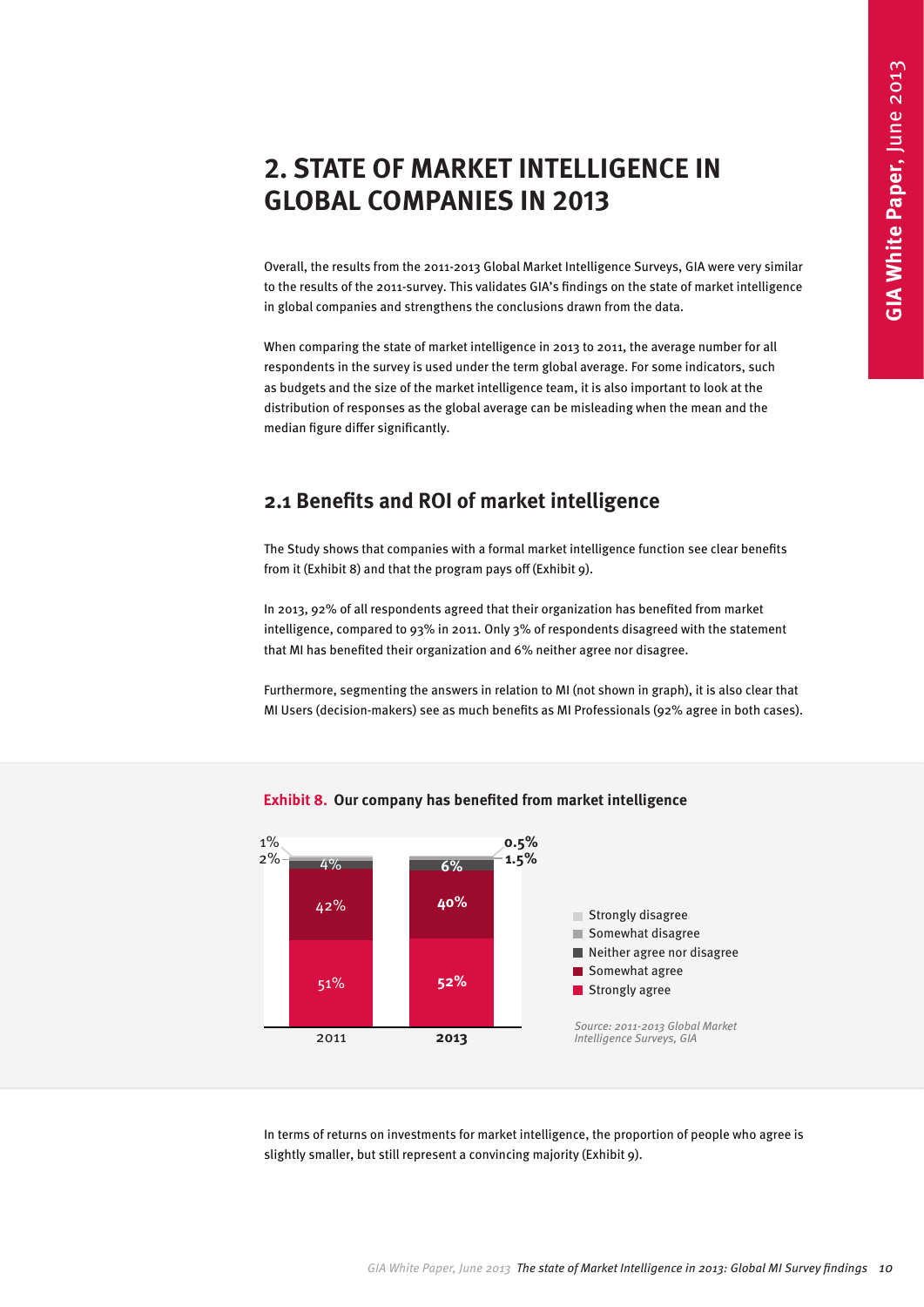#### **Exhibit 9. Our organization's investments in market intelligence have paid off**

<span id="page-10-0"></span>

The proportion of respondents who considered market intelligence to have paid off in 2013 (80%) was very similar to the proportion in 2011 (78%). Notably, only 5% of respondents think that investments have not paid off, as many as in 2011.

In relation to market intelligence, MI Professionals are slightly more optimistic about the ROI for market intelligence (82% agree) compared to decision-makers (not shown in graph). However, 77% of decision-makers still agree that investments have paid off and only 5% disagree with the statement, indicating that budget-holders also see clear benefits of market intelligence.

# **2.2 Efficiency of decision-making**

As an internal support function, the key purpose of market intelligence is to enable people in the organization to make better informed decisions. It is therefore important not only to investigate whether people consider MI to be beneficial or not, but also whether it actually improves decision-making in organizations.

Respondents were asked to answer six questions related to the efficiency of decision-making in their respective companies. By comparing the answers from organizations that have a formal MI function in place to those that do not, an indication as to whether MI supports decision-making positively or not is uncovered (Exhibit 10).

In 2011, the results clearly show that companies that have a formal MI function in place are consistently more efficient than companies that do not. This validates the findings from 2011 and adds to the evidence that having a formal market intelligence function in place supports decision-making positively.

In companies with formal market intelligence in place, decision-making is rated significantly more efficient than for companies without a formal function in place. The most noticeable difference in companies that have MI is that information, to a much greater extent, is readily available when needed.

Inaccurate or incomplete information appears to be a sizeable problem for all companies, including those with a formal MI function. This indicates that the level of analytical capabilities in companies remains somewhat basic and that provision of the right type of intelligence is something many companies are struggling with.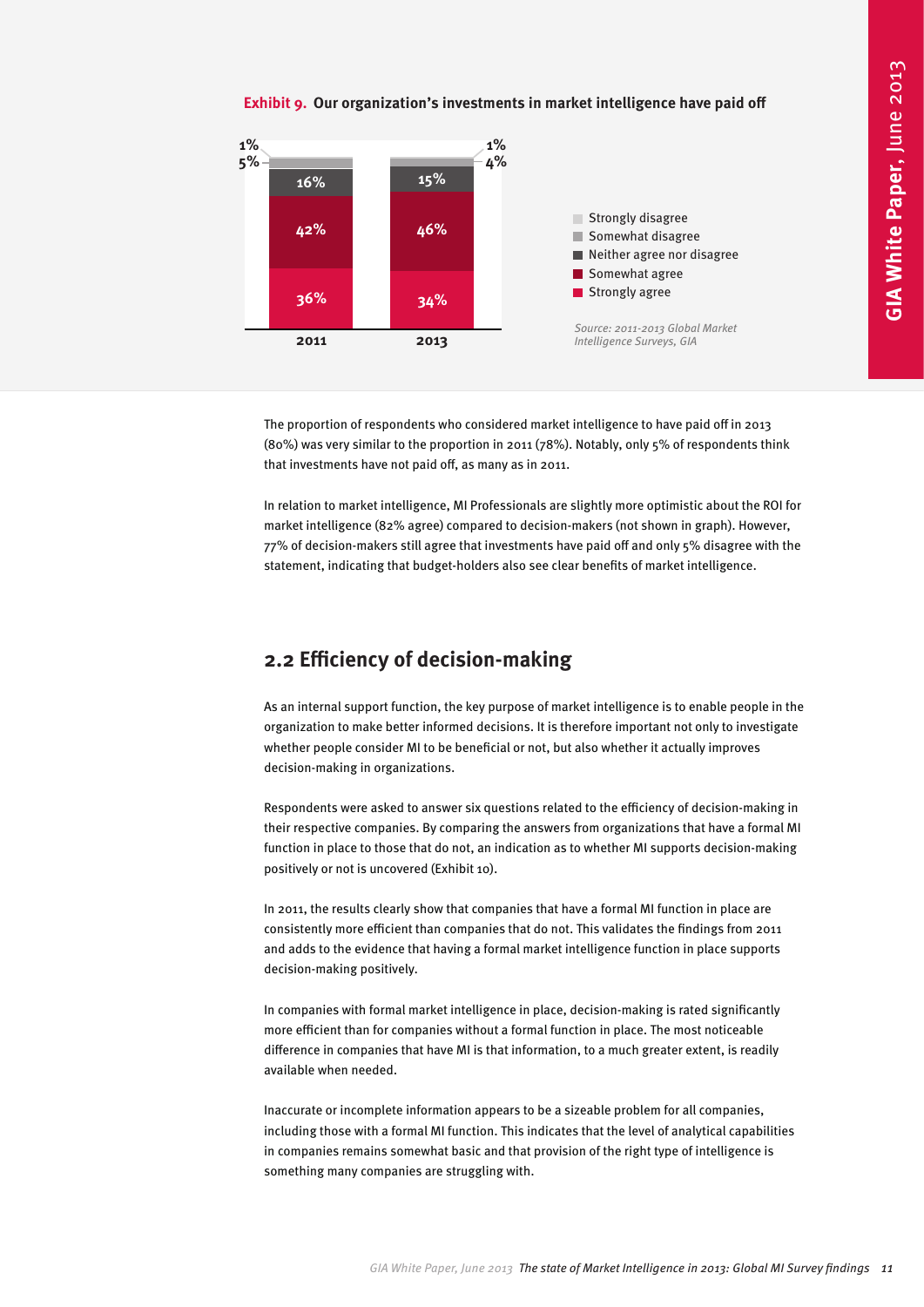

**Exhibit 10. Efficiency of decision-making in companies with or without formal market intelligence functions**

> There are a few potential reasons why inaccuracy or incomplete information causes problems, even in companies that have formal MI in place.

> First and foremost, not all relevant information is publically available and thus becomes more difficult to collect. However, another plausible explanation is that intelligence teams often do not know the exact intelligence needs of their internal customers, and decision-makers' needs in particular. This often results in the MI function providing intelligence which is either inaccurate, or incomplete with regards to the needs of the decision-makers.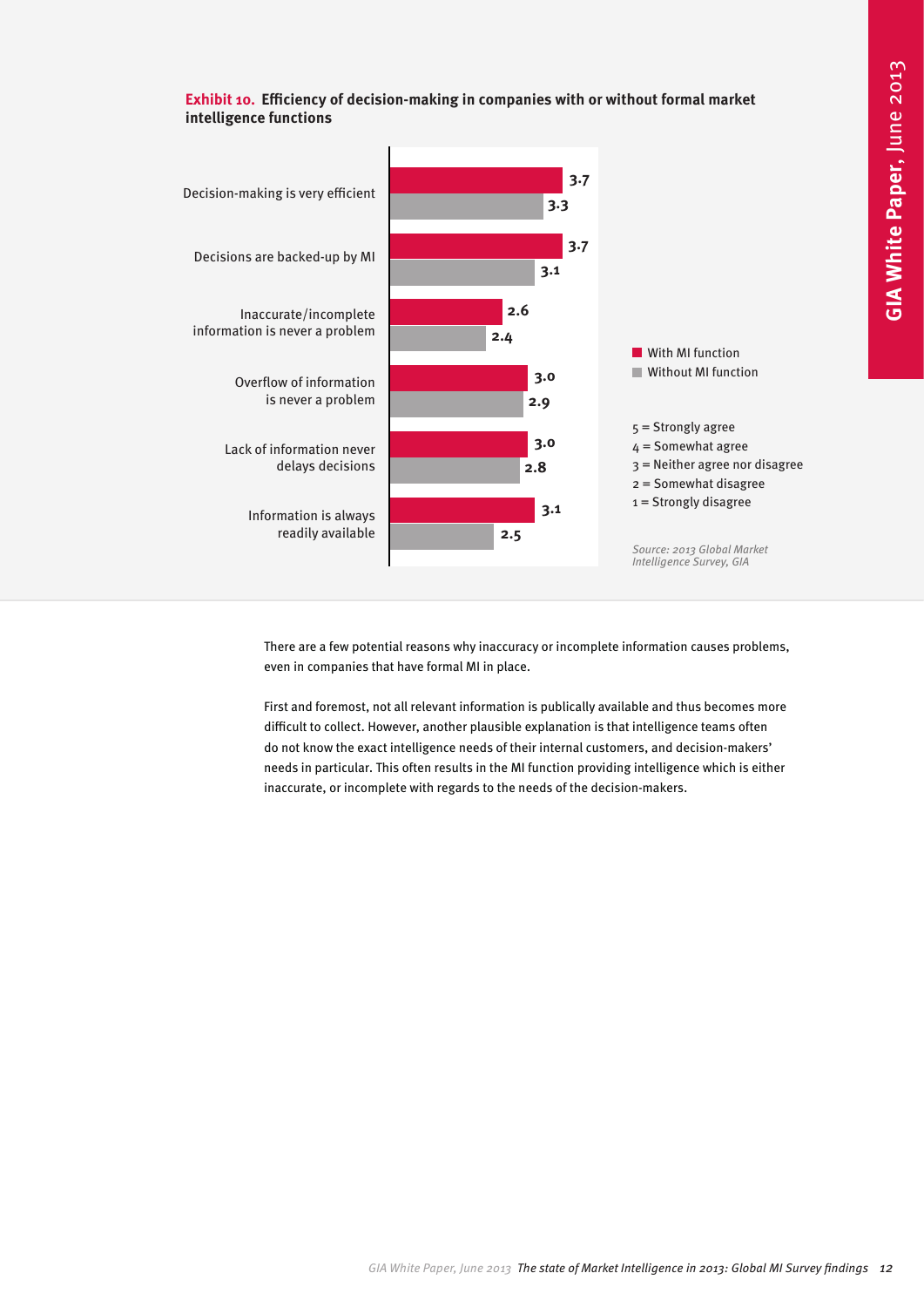# **2.3 Market intelligence set-up and resources**

As confirmed in previous Global Market Intelligence Surveys by GIA, market intelligence is most often positioned under the Strategic Planning/ Business Development or Sales & Marketing functions in organizations (77%). Only in 12% of the cases is MI placed under R&D / Product development, which represents a 2% drop since 2011 (Exhibit 11).

The hierarchical position of the market intelligence function has improved slightly over the last two years, although the results are almost identical on the surface. The Head of Market Intelligence is currently on average 1.9 steps away from the CEO, compared to 2.0 steps in 2011.

<span id="page-12-0"></span>

A clear majority of market intelligence work continues to be conducted in a centralized fashion (57%) as opposed to decentralized across different units or regions or being outsourced. One key difference compared to 2011 is that MI teams, to a greater extent, are serving their top management, who now constitutes 36% of the internal client base (Exhibit 14).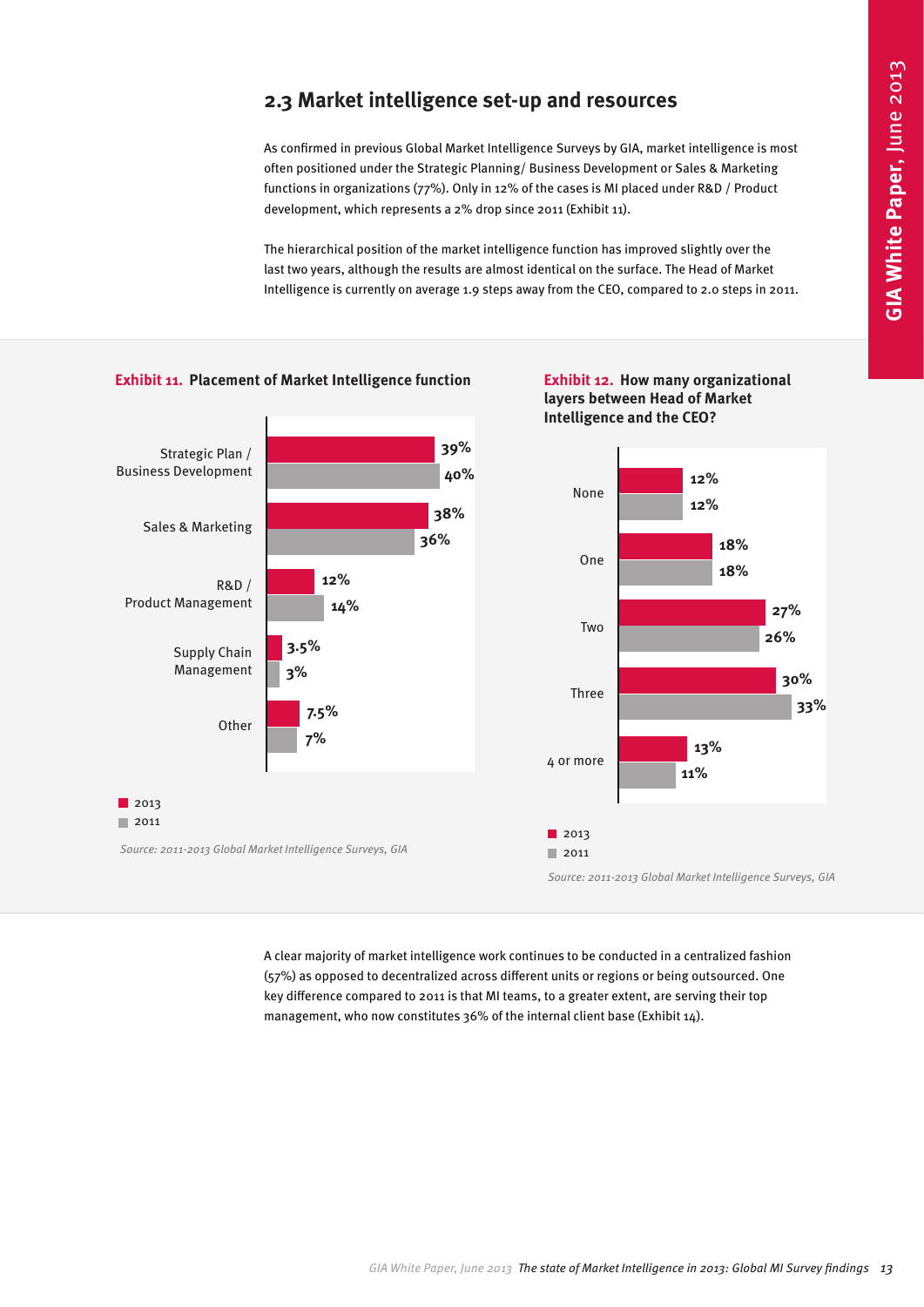#### **Exhibit 13. Distribution of market intelligence work**

**Exhibit 14. Internal clients for market intelligence**



On average, companies employ 12 people working on market intelligence as their primary job, which is one person less than in 2011. However, when considering the distribution, 63% of all companies have MI teams with only 1-5 people and only 10% of companies have large teams with over 25 people.

The average size of the market intelligence team also depends on the size of the company. Larger companies, by revenue, have more people employed in market intelligence than smaller companies (Exhibit 16).

By industry, there are notable differences between the average number of people with market intelligence as their primary job.

#### **Exhibit 15. Number of people in the market intelligence team**



**Exhibit 16. Average number of people in the market intelligence team (x-axis) by company size (y-axis)**



*Source: 2013 Global Market Intelligence Survey, GIA* 

*Source: 2011 - 2013 Global Market Intelligence Surveys, GIA*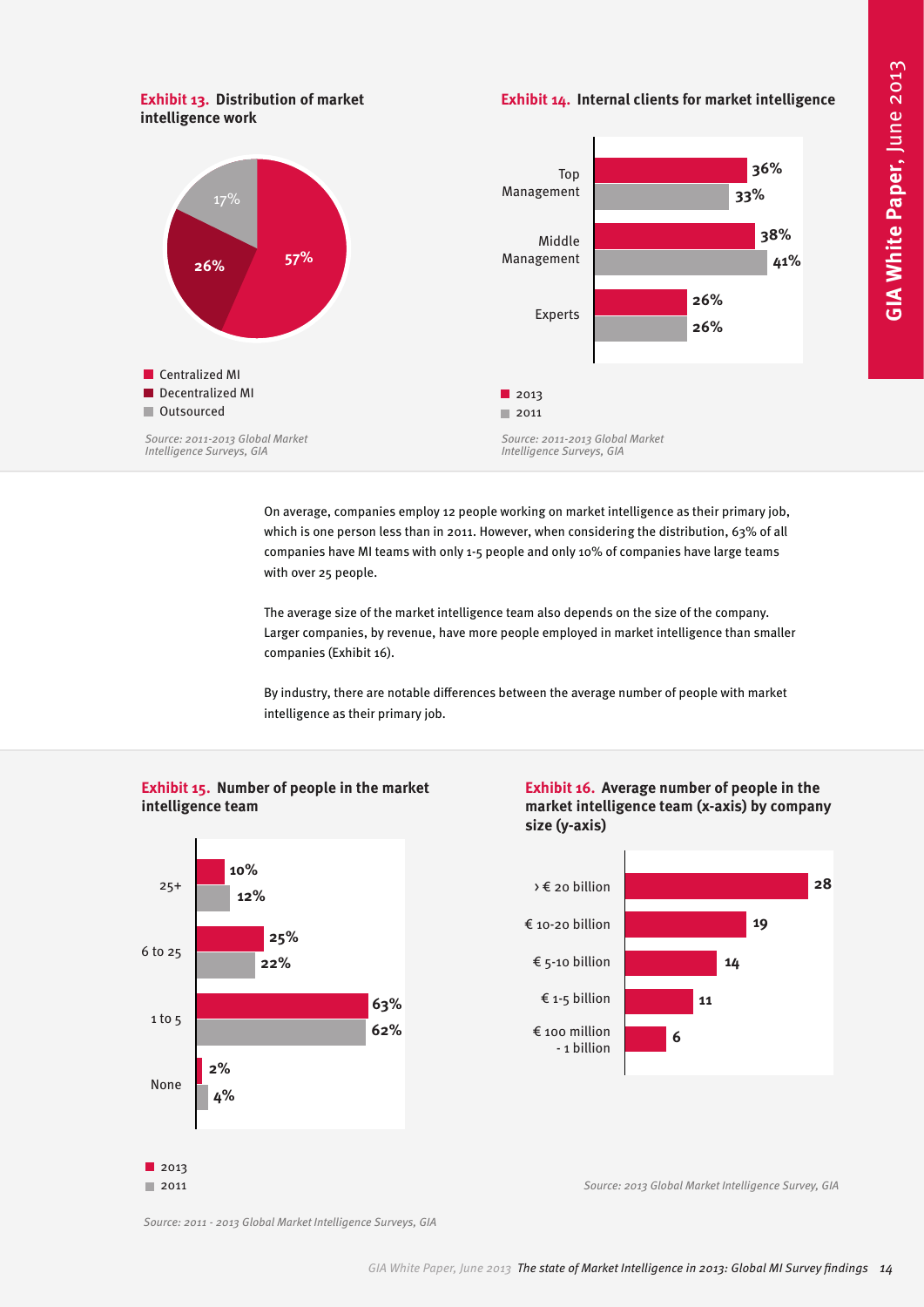In the Chemicals, Defense & Aerospace and Financial Services industries, there are on average 20 people or more working in market intelligence. In the Media, Private Equity and Construction industries, however, there are only 4 people on average.

The industries with market intelligence teams that are larger than the global general average (12 people) are primarily B2B in nature. B2C companies tend to employ fewer than 12 people, compared to B2B companies. This will be explored further in section 4 of the report.





*Source: 2013 Global Market Intelligence Survey, GIA*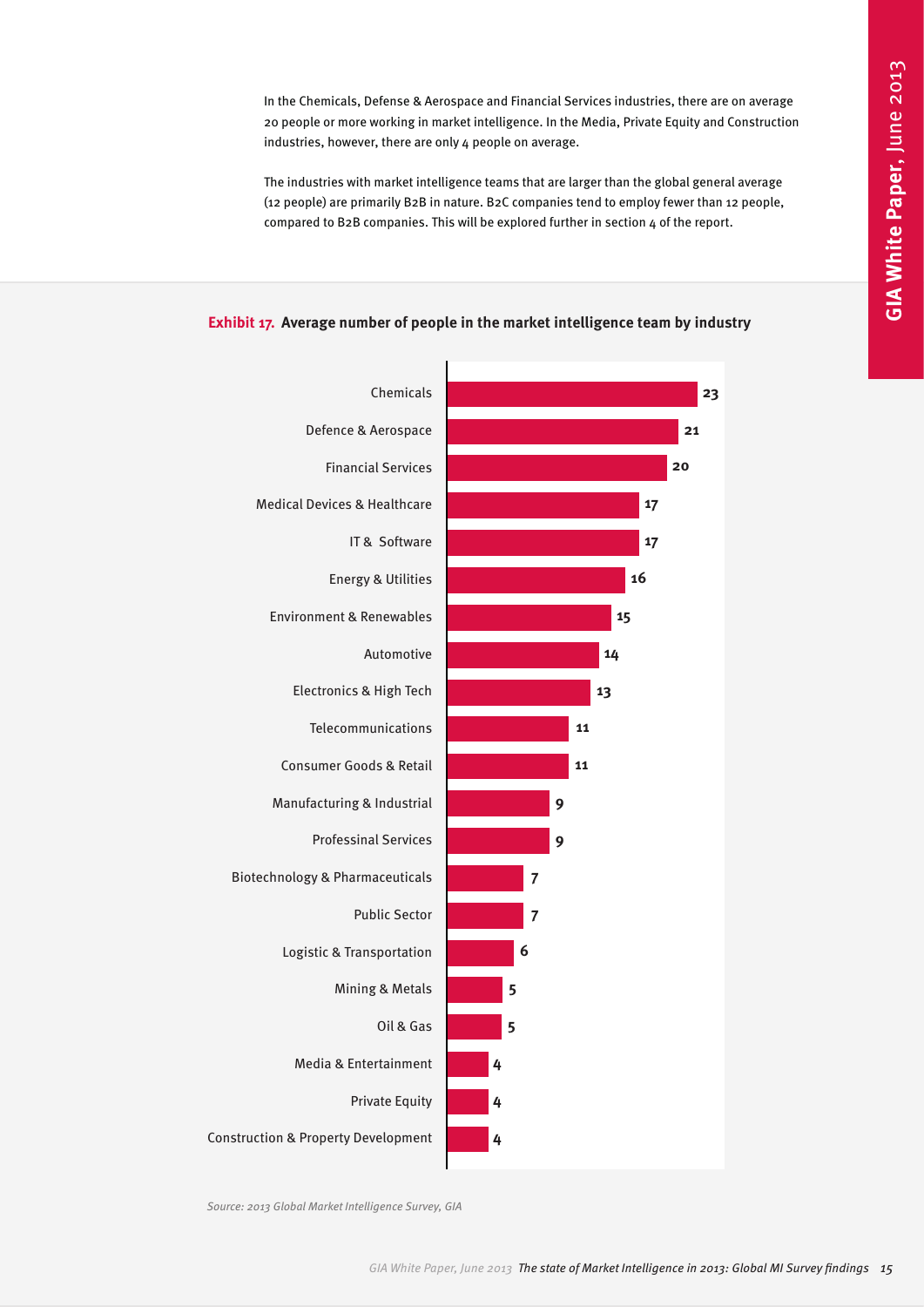In the average company, the market intelligence team spends only 47% of their working time on regular deliverables, as opposed to ad-hoc projects and deliverables (Exhibit 18). The figure remains largely similar to 2011, but is to be considered fairly low as a higher proportion of regular deliverables is known to increase efficiency.



*Source: 2013 Global Market Intelligence Survey, GIA* 

For the first time, GIA investigated the most common scope of Market Intelligence Professionals' job roles in terms of geography and the number of business topics covered. The results show that almost half of all MI Professionals (49%) have global responsibilities, and that 29% of all MI Professionals have a global role with a corporate-wide scope.

The results furthermore indicate that it is uncommon for MI Professionals to have roles that cover a few geographies or a few business units. The scopes of the roles are more often concentrated on either one unit and a specific geography, or all units (corporate-wide) and all geographies (global).





*Source: 2013 Global Market Intelligence Survey, GIA*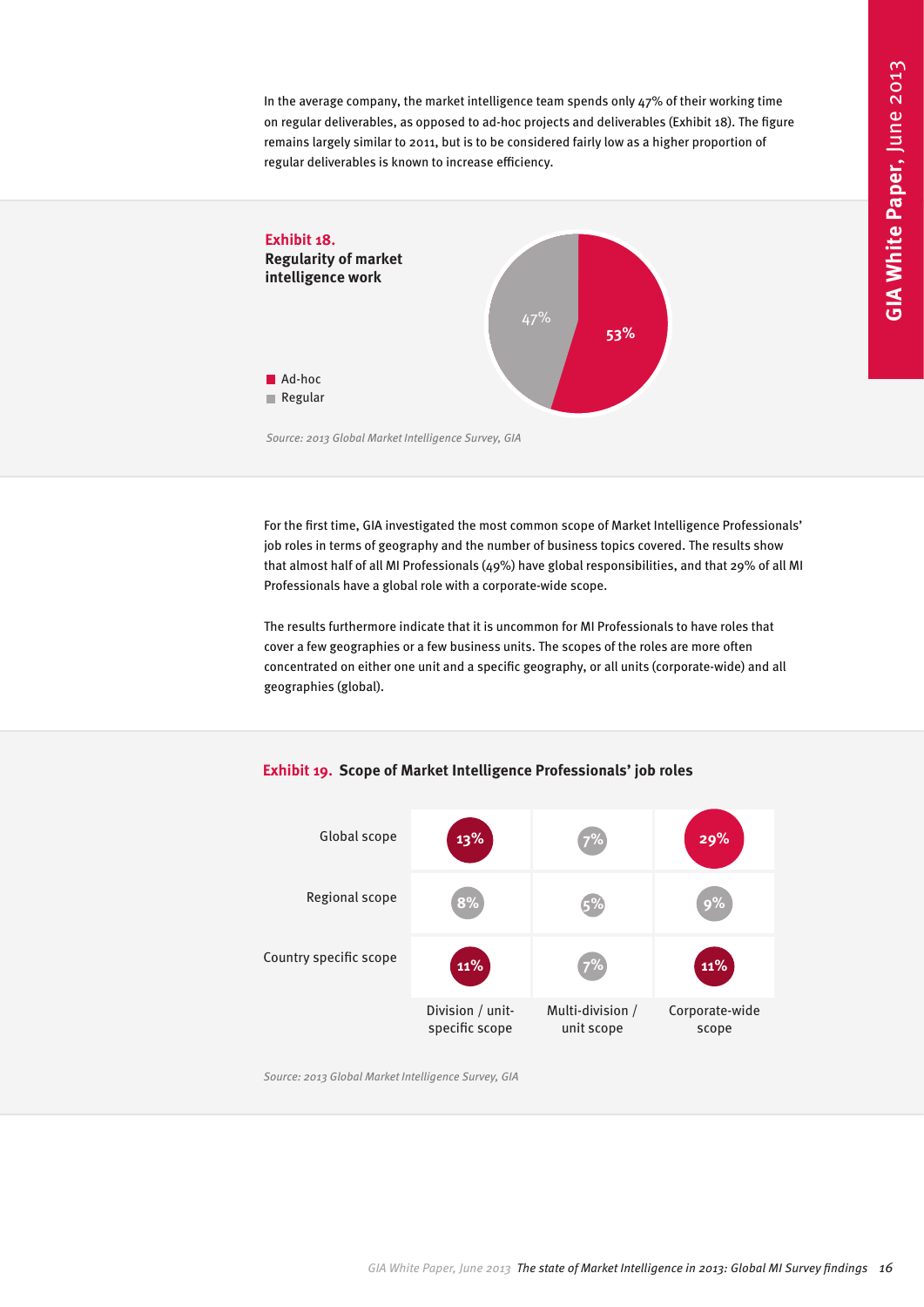Market intelligence budgets vary significantly depending on the size of the company and the industry the company operates in. Therefore, the average MI budget does not necessarily serve as a good benchmark for all companies.

Respondents were asked to provide their total market intelligence budgets (including salaries and other HR costs) as well as their budgets for market intelligence projects and services (excluding salaries and HR costs). The latter serves as a better figure for comparison as it disregards the number of MI employees in that particular company.

The average MI budget (excl. HR costs) in 2013 was € 1.6 million / \$ 2.1 million (Exhibit 20), which would indicate a 53% increase since the average in 2011. However, the median budget (excl. HR costs) was € 150,000 / \$ 195,000, which is a 25% drop since 2011. Including salaries, the average MI budget was € 2.8 million / \$ 3.6 million, while the median was € 346,000 / \$ 450,000, similar to the median in 2011.



#### **Exhibit 20. Market intelligence budgets**

73% of companies in the survey spend no more than € 500,000 / \$ 650,000 every year on projects and services related to market intelligence. Including salaries, 59% of companies spend no more than € 500,000 / \$ 650,000.

However, as explained above, these figures vary significantly and therefore it is more valuable to look at the distribution of budgets by company size and industry, something GIA offers through its Market Intelligence Benchmarking services.

Looking at average budgets by company size (Exhibit 21), it is important to keep in mind that the budgets represent average figures in a fixed revenue group, and do not indicate a correlation between company size and market intelligence budgets.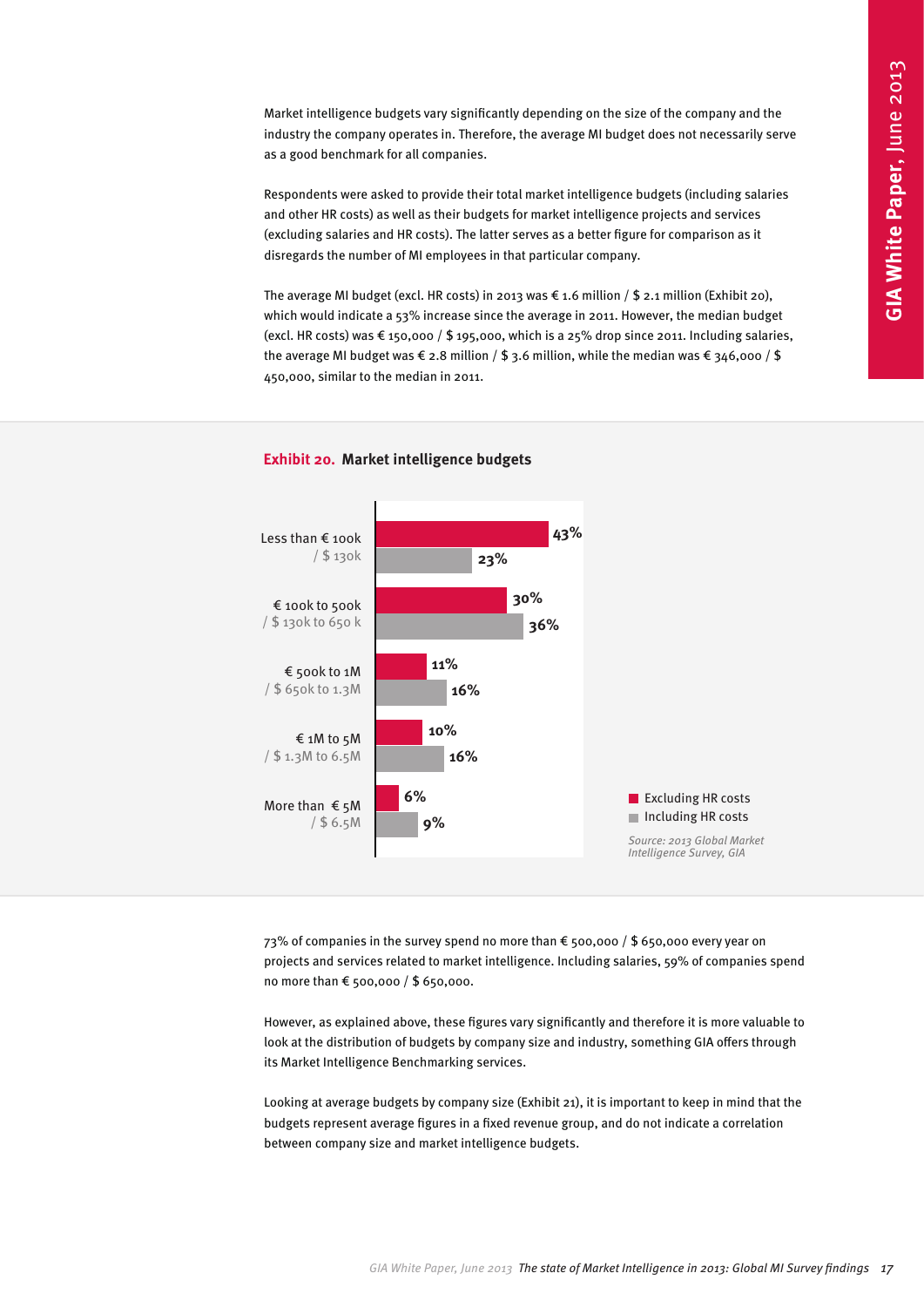Companies with less than  $\epsilon$  100 million / \$ 130 million in annual revenues, spend on average € 368,000 / \$ 478,000 per year on MI projects and services while companies with over € 20 billion / \$ 26 billion in revenue spend an average of  $\epsilon$  5.1 million / \$ 6.7 million a year. It is evident that larger companies have larger market intelligence budgets on average.



#### **Exhibit 21. Average annual market intelligence budgets (excl. HR, thousands) by company size**

*Source: 2013 Global Market Intelligence Survey, GIA* 

Companies with annual revenues of over  $\epsilon$  10 billion / \$ 13 billion spend significantly more on market intelligence than companies in the revenue band of  $\epsilon$  5 – 1 0 billion / \$ 6.5 – 13 billion. The sharp increase is potentially explained by companies centralizing market intelligence purchases to a greater extent when reaching a certain size, whereas purchases are kept on regional or country-level budgets in smaller companies.

Looking at the spending on market intelligence by proportion compared to revenues, smaller companies spend proportionately more on market intelligence than larger companies, although exact figures can not be derived from the revenue bands.

Exhibit 22 below displays average market intelligence budgets (excluding HR costs) in different industries. The order of industries is similar also when including salaries, with the exception of Biotechnology and Pharmaceuticals being the industry with the largest MI budgets (including HR costs).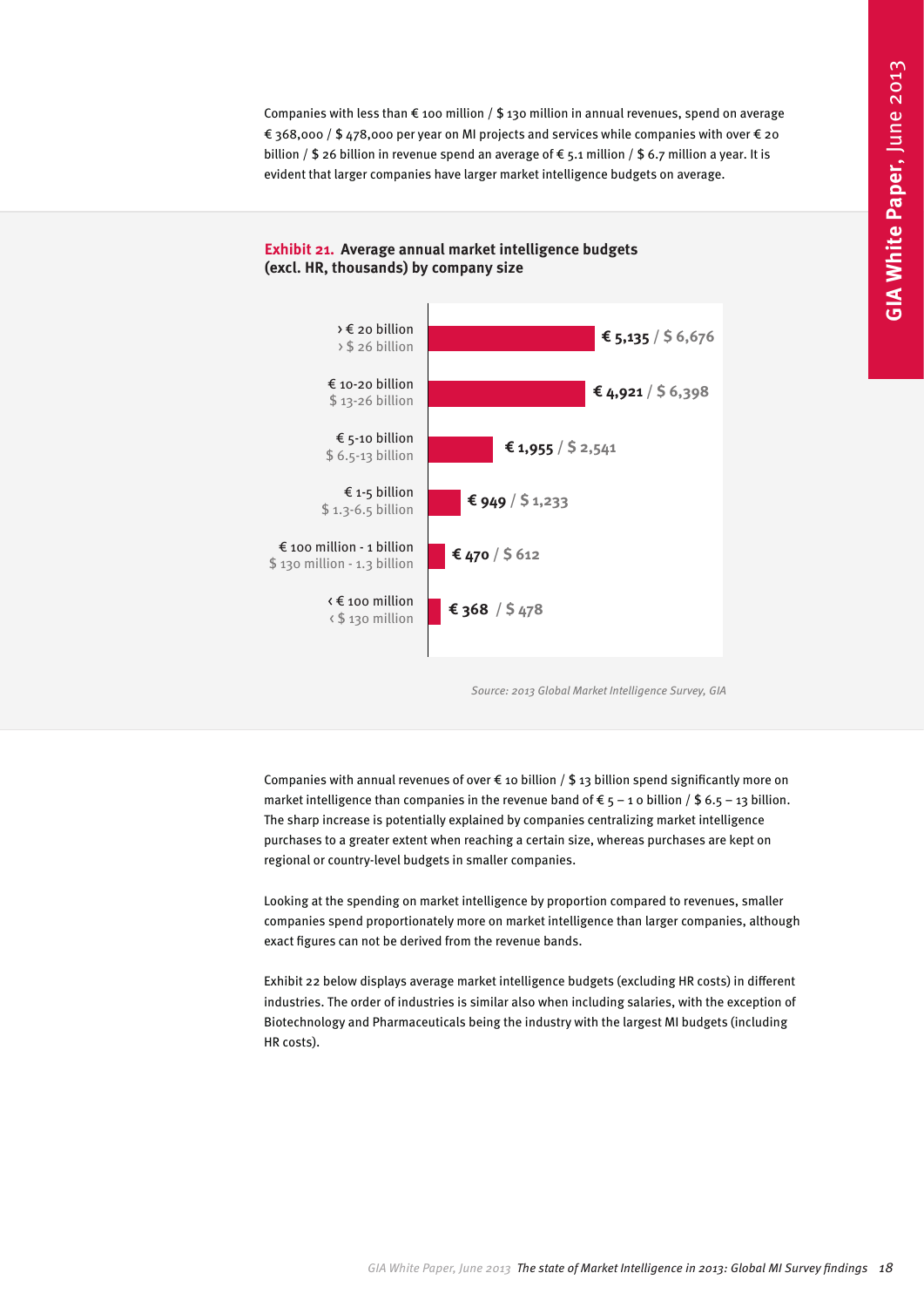

#### **Exhibit 22. Average annual market intelligence budgets (excl. HR, thousands) by industry**

*Source: 2013 Global Market Intelligence Survey, GIA* 

Medical Devices and Healthcare companies spend almost € 6 million a year on market intelligence projects and services. This is almost twice the amount spent in the Consumer Goods and Retail industry, which has the second largest budget by industry.

The wide range of market intelligence budgets in different industries is explained by the different characteristics of specific industries and the availability of specific data in these industries. In some industries, the supply and availability of consumer data for example, is substantially higher than in others, and such industries tend to spend more on data, licenses and reports.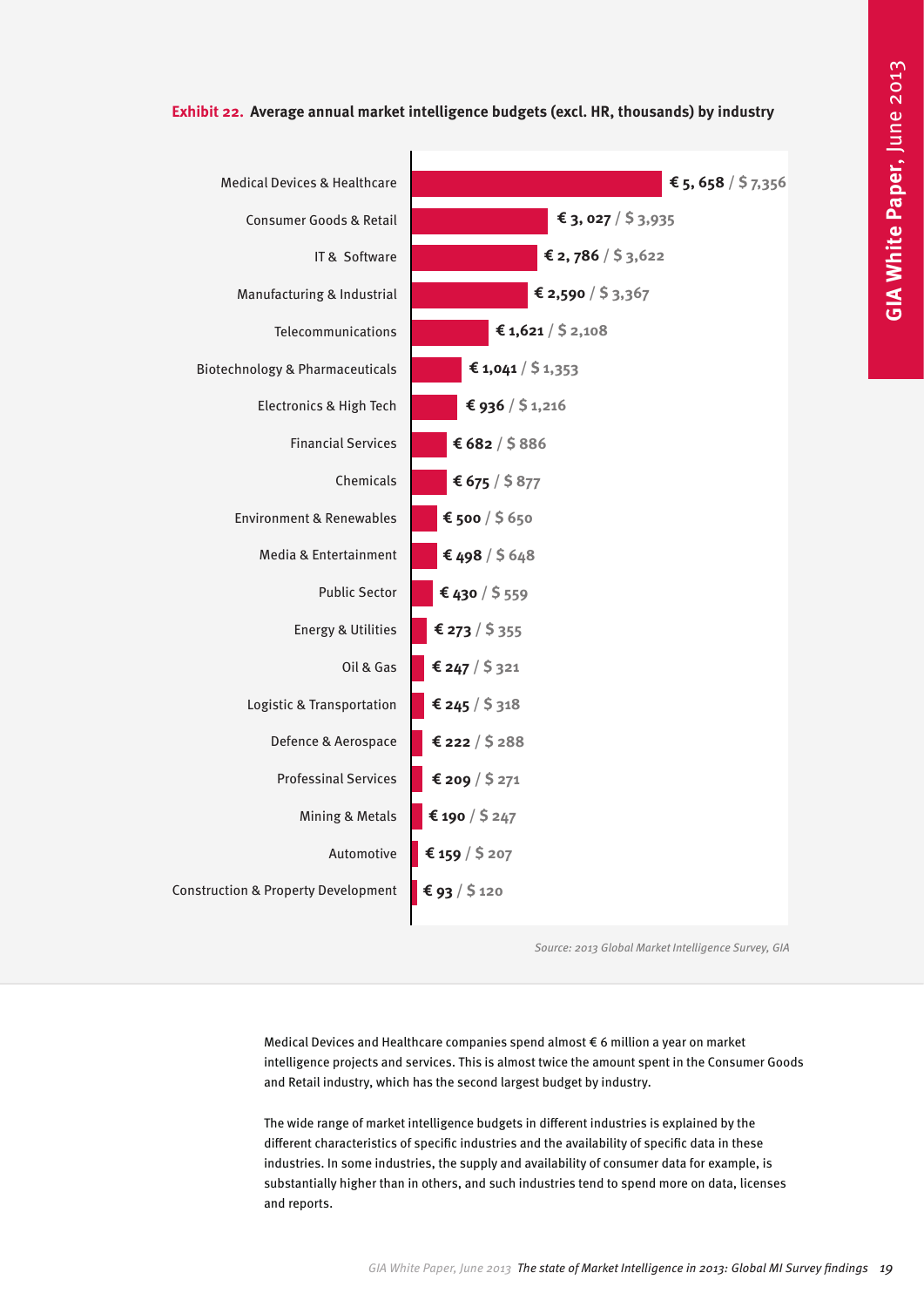By region, companies in Western Europe have the largest market intelligence budgets for projects and services and spend an average of  $\epsilon$  2.3 million / \$ 2.9 million every year. The differences in budgets between regions are large and have changed significantly since 2011.

In 2011, North American companies had the largest average MI budgets, spending € 1.6 million / \$ 2.1 million a year, followed by Western Europe, APAC and AMEA where average annual budgets were approximately  $\epsilon$  1.0 million / \$ 1.3 million. However, market intelligence budgets in North America have decreased slightly over the last two years while they have increased significantly in Western Europe and Asia Pacific.

In Western Europe, one potential reason for the increase in budgets is likely related to the economic crisis. Companies might be willing to spend more on market intelligence in uncertain times, in order to gain market share. In Asia Pacific, however, the increase is likely related to the growing trend of market intelligence in companies overall. Compared to North America and Europe, market intelligence is a relatively new phenomenon for many Asia Pacific companies, but is growing steadily.



#### **Exhibit 23. Average market intelligence budgets (excl. HR, millions) by geographical region compared to 2011**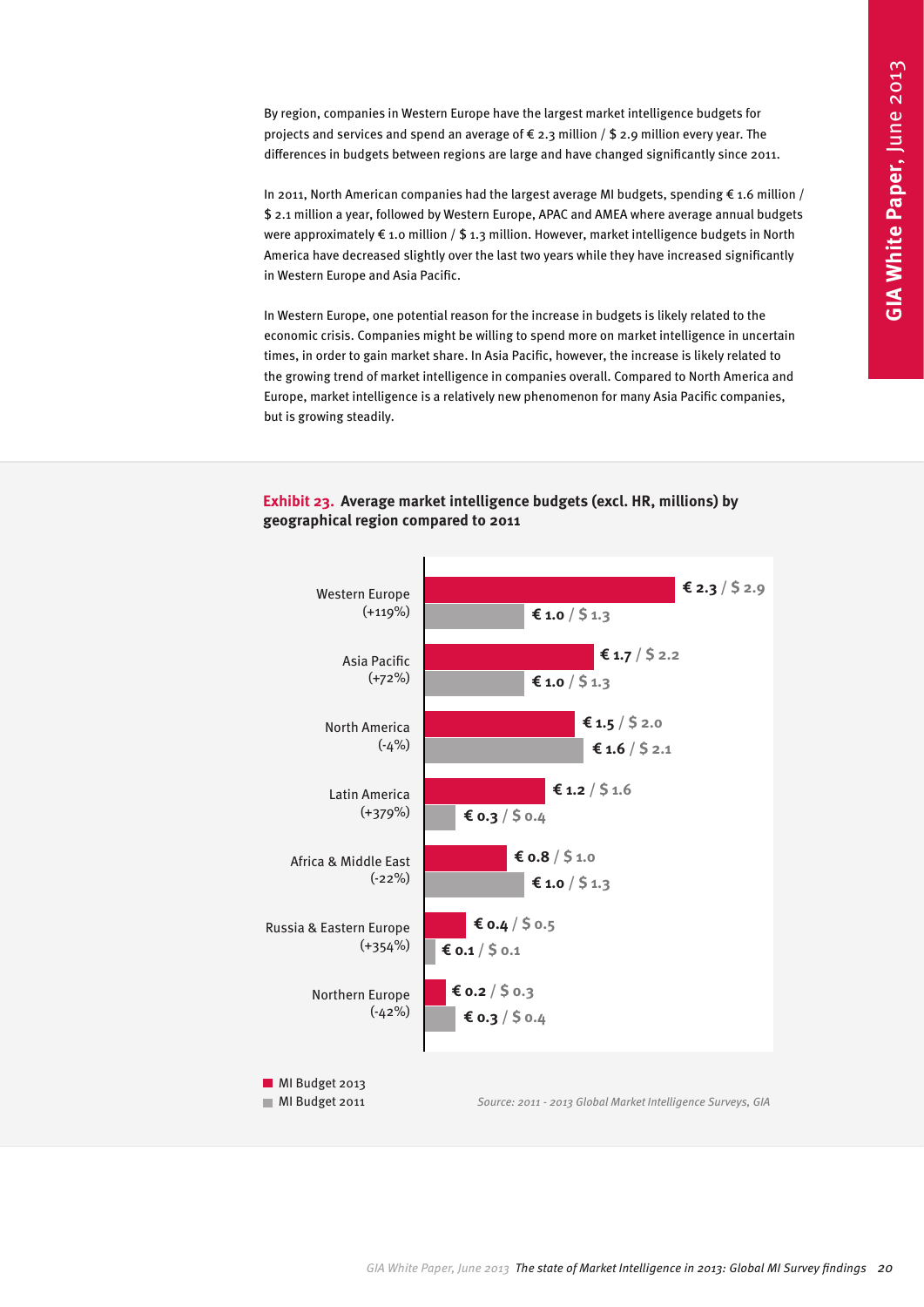# **2.4 Industry comparison**

Exhibit 24 illustrates the average Market Intelligence Maturity\* score in 10 different industries against perceived ROI of market intelligence, as well as the average market intelligence budget in each industry. The industries below represent the highest scoring industries in GIA's World Class Market Intelligence framework (additional industries on next page).

Interestingly, market intelligence is most advanced in Media & Entertainment companies but that is also where the perceived ROI is the lowest. The highest perceived ROI for MI is instead in the Environment & Renewables industry, where budgets are also slightly higher.

Looking at market intelligence in the IT & Software and Biotechnology & Pharmaceuticals industries, it is clear that a large MI budget is no guarantee for an advanced MI function.

#### **Exhibit 24. Level of sophistication of market intelligence, ROI and budgets by industry for the top-10 scoring industries**

<span id="page-20-0"></span>

When looking at the industries scoring 11-20 on the Market Intelligence Maturity Index\*, it becomes even more evident that there is no correlation between a large market intelligence budget and an advanced market intelligence unit. There are more industries with large average market intelligence budgets represented among the bottom-10, than in the top.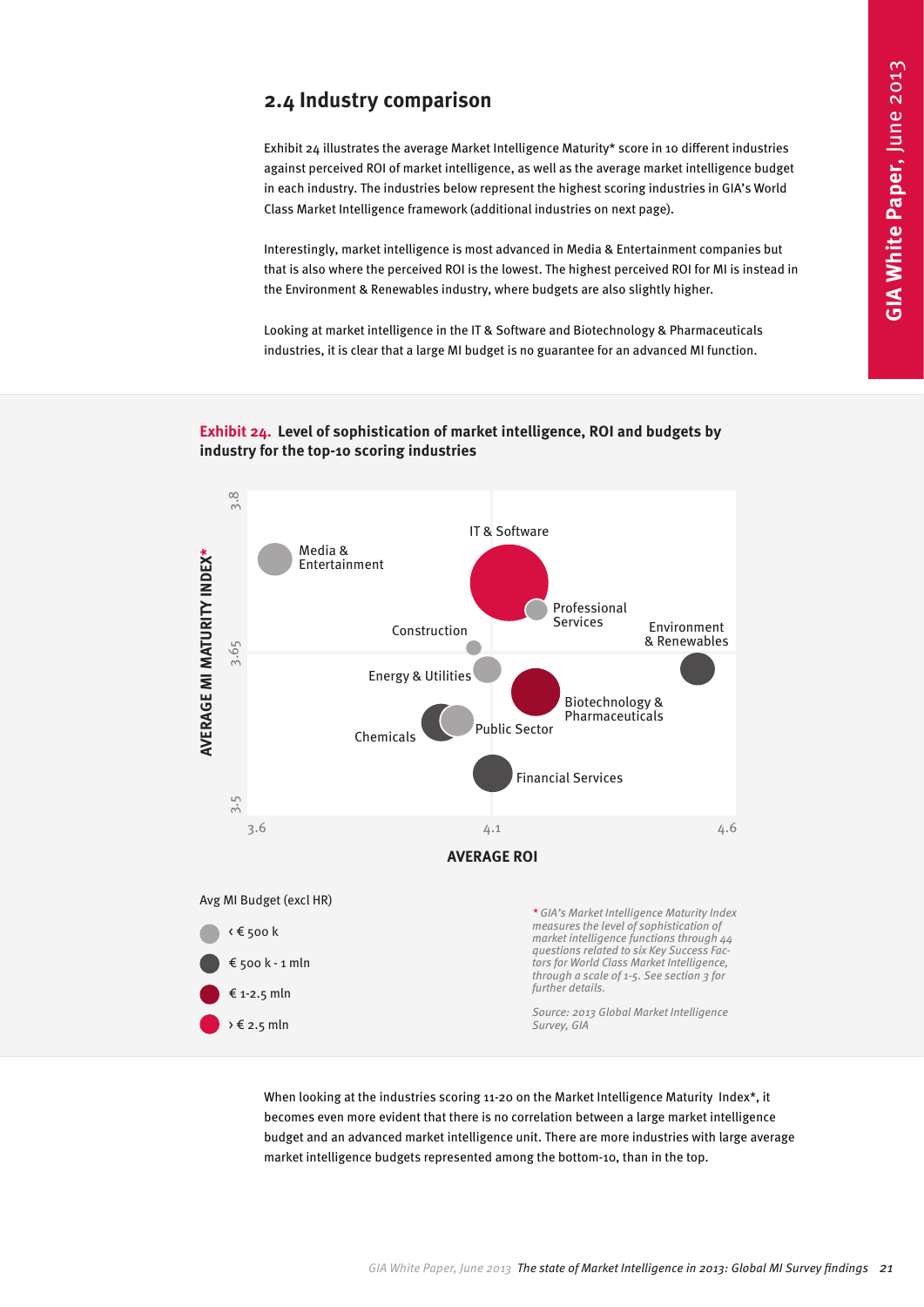

#### **Exhibit 25. Level of sophistication of market intelligence, ROI and budgets by industry for the bottom-10 scoring industries**

*Please note that the scale in the graph is different from the previous chart.*

Medical Devices & Healthcare companies spend significantly more on market intelligence every year than companies in other industries, yet their MI programs are the fourth least advanced of all industries and return on investment is perceived to be rather low.

On average, market intelligence is least developed in the Defense & Aerospace industries, followed by Oil & Gas and Electronics & High Tech. Perceived ROI is also among the lowest in these industries.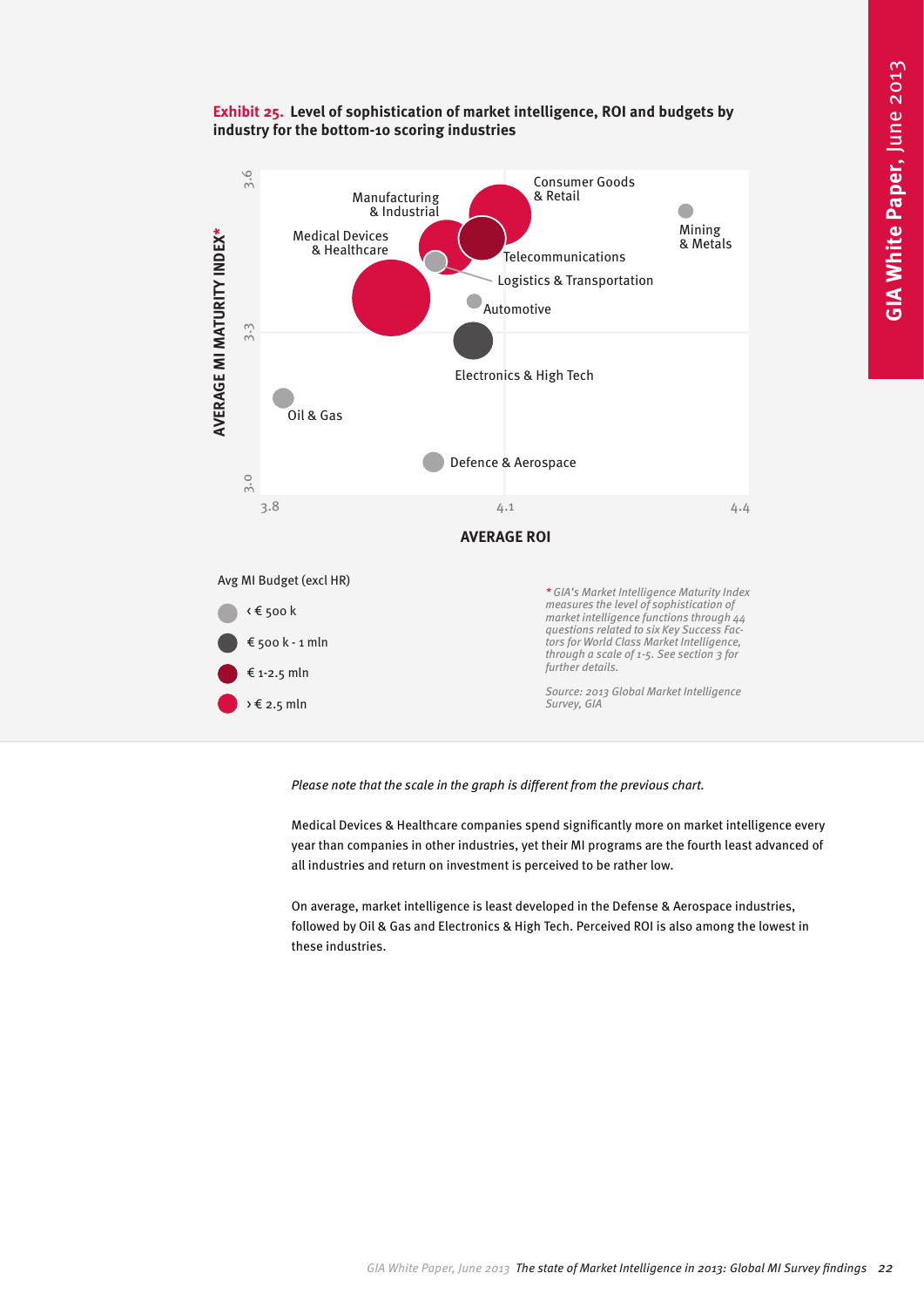# **3. COMPANIES WITH WORLD CLASS MARKET INTELLIGENCE FUNCTIONS**

GIA's framework for World Class Market Intelligence is based on six Key Success Factors (KSF's) that market intelligence programs need to address in order to reach World Class status. The Framework is comprised of 44 questions in total, grouped into the six different KSF's:

- Intelligence Scope
- Intelligence Process
- Intelligence Deliverables
- Intelligence Tools
- Intelligence Organization
- Intelligence Culture

The 44 questions are measured on a 5-point Likert scale, ranging from a minimum value of 1 to a maximum value of 5. Companies that have an overall average score of 4.4 or above, are considered to have a World Class Market Intelligence program. The level of sophistication for each of the six KSF's can be visualized in a Market Intelligence Maturity Index, which ranges from "Informal MI" to "World Class MI" (Exhibit 26). In the 2013 survey, 11% of the companies had World Class MI programs.

#### **Exhibit 26. Market Intelligence Maturity scores of companies in the survey**

<span id="page-22-0"></span>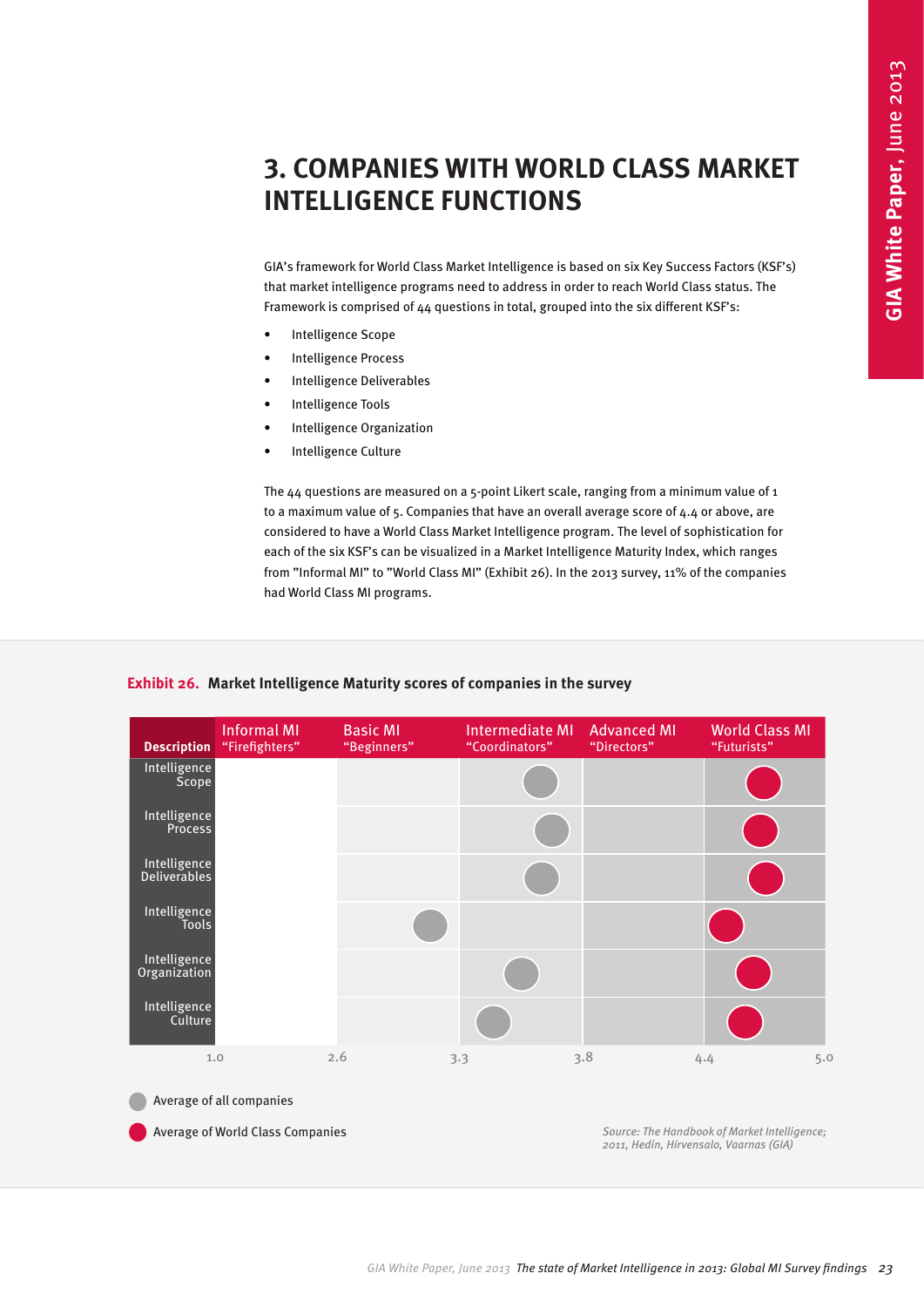### **3.1 Attributes of World Class Market Intelligence functions**

<span id="page-23-0"></span>It was evident from the 2011 Global Market Intelligence Survey that companies with World Class MI operations share certain traits, in that their MI functions are more developed than in other companies. For example, World Class Market Intelligence functions have, on average, larger MI teams and more internal customers. However, it is not necessarily these factors that determine World Class Market Intelligence functions. Rather, it is the scope and processes set in place for market intelligence that distinguish World Class functions (Exhibit 27). **GEAR OF World Class Market Intelligence**<br>
The son Global Market Intelligence Survey that computes with World Class<br>
The state high link in the state of Marketian MI survey find the matter of Marketian and the content<br>
The

#### **Exhibit 27. Market intelligence processes in World Class Market Intelligence functions**

- **64%** of all market intelligence work is conducted centrally in World Class Market Intelligence functions, compared to **57%** in the average company.
- **58%** of all MI work goes into regular deliverables in World Class MI functions, compared to only **47%** in the average company.
- **46%** of all MI deliverables in companies with World Class MI are directed towards the top management in the company, compared to **36%** in the average company.

*Source: 2013 Global Market Intelligence Survey, GIA* 

World Class Market Intelligence functions centralize their market intelligence work more, serve their top management to a greater extent and spend most of their time on producing regular deliverables (as opposed to ad-hoc). These factors lead to higher efficiency in the function, which in turn relates to the organizational set-up of World Class MI programs (Exhibit 28).

#### **Exhibit 28. Set-up in World Class Market Intelligence functions**

- The Head of Market Intelligence in companies with World Class Market Intelligence is on average 1.4 steps away from the CEO, compared to 1.9 steps in the average company.
- World Class Market Intelligence functions have an average market intelligence team of 18 people, compared to 12 people in other companies.
- World Class Market Intelligence functions serve on average 862 internal customers, compared to 579 in the average company.

*Source: 2013 Global Market Intelligence Survey, GIA* 

The higher efficiency of World Class Market Intelligence programs also leads to higher efficiency of decision-making overall. Comparing companies with World Class MI to other companies, it is evident that companies with a high score in the Market Intelligence Maturity index usually also score high on the efficiency-related questions (see Exhibit 1o).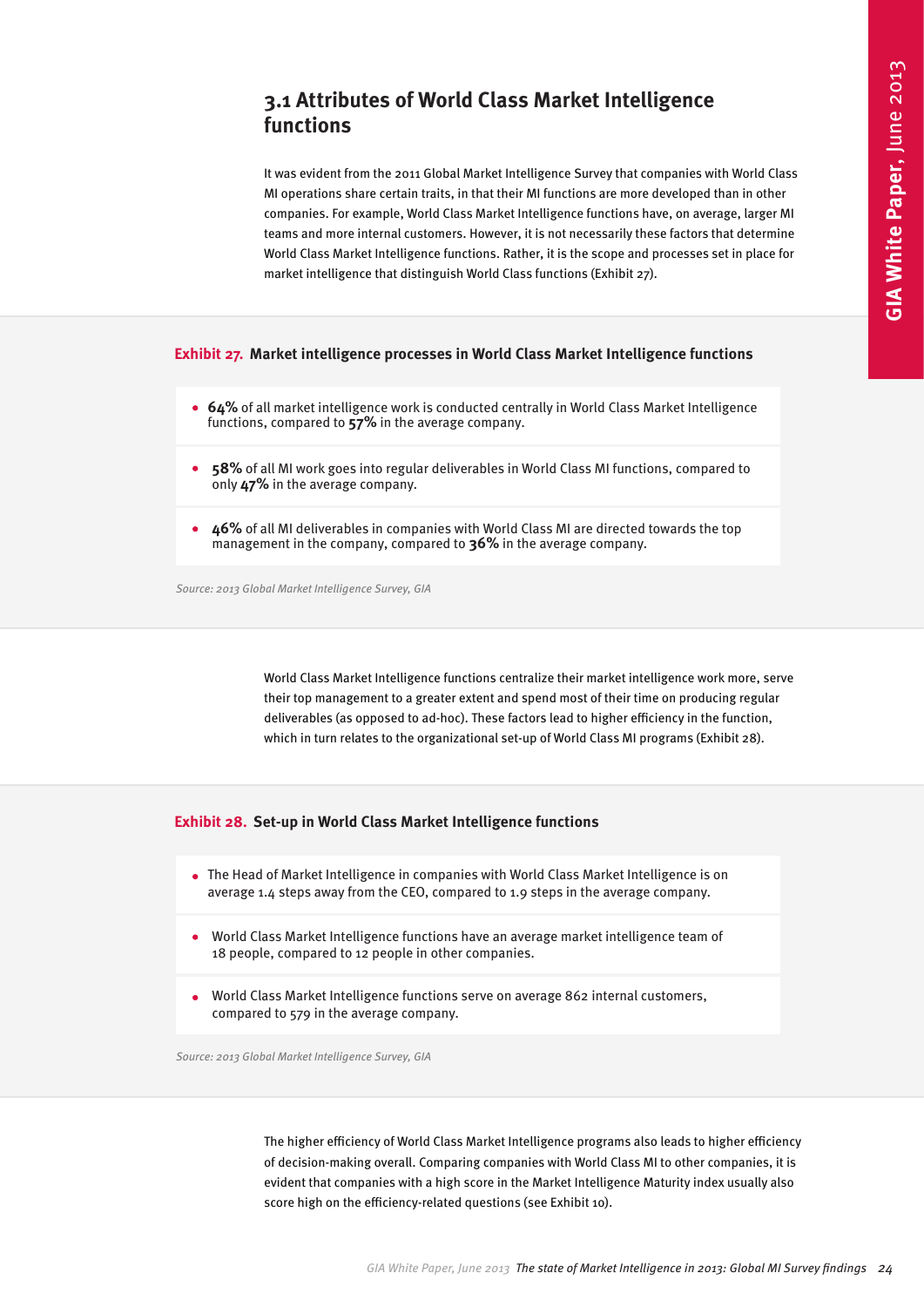



Companies with World Class Market Intelligence functions are found across all industries and in companies of all sizes and there is no correlation between MI budgets and the Maturity index score (Exhibit 30).

**Exhibit 30. Market Intelligence Maturity Index score vs. market intelligence budgets (excl. HR, EUR)**

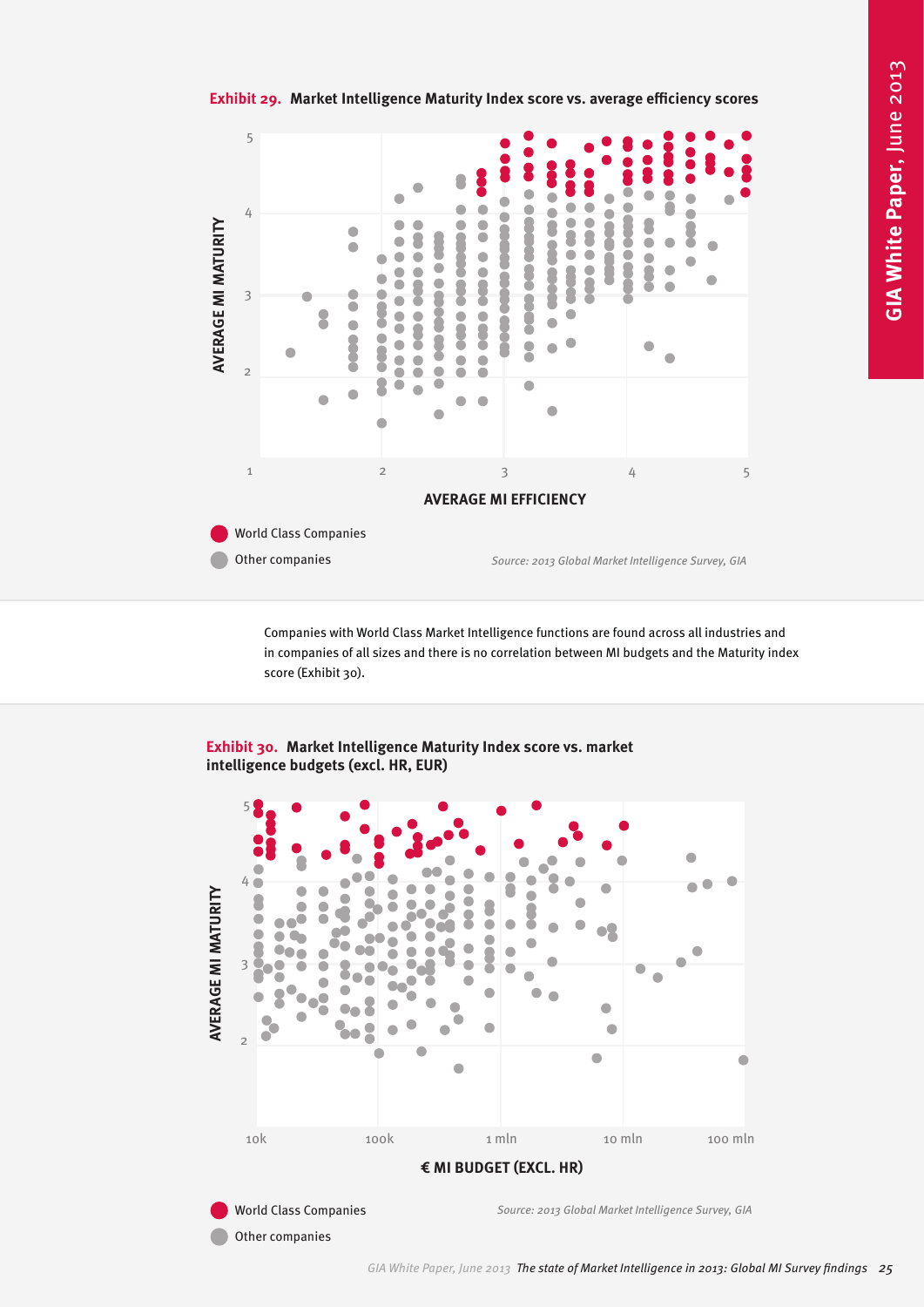# **3.2 Trends in companies with World Class Market Intelligence**

One of the key findings of the 2013 Global Market Intelligence Survey was that companies with World Class Market Intelligence appear to have taken the direction of their market intelligence function in an almost opposite direction compared to those companies with less sophisticated MI functions.

While the average company has reduced the size of its market intelligence team (from 13 to 12 people) and increased its number of MI contributors\* from 86 to 109 people, the average company with World Class Market Intelligence has expanded its market intelligence team (from 13 to 18 people) and reduced its dependency on MI Contributors (from 151 to 86 people).

<span id="page-25-0"></span>

#### **Exhibit 31. Summary of market intelligence human resources**

*Source: 2013 Global Market Intelligence Survey, GIA* 

A brief analysis of the findings would conclude that companies with World Class Market Intelligence are centralizing their MI operations even further today, whereas the average company is attempting a decentralized approach. This hypothesis however, is inconclusive. As seen in Exhibit 32, companies with World Class MI do centralize MI work to a greater extent than the average company, but they actually centralize less today than in 2011.

As illustrated in the charts on the next page, companies with World Class Market Intelligence have increased the proportion of MI work that is outsourced to 18% in 2013, while the share of work conducted by the central MI team has dropped from 68% to 64%.

\* Market intelligence (MI) Contributors are defined as internal employees or stakeholders who do not have MI as their primary job function, but who systematically assist the MI team with information and intelligence related to their particular field of expertise.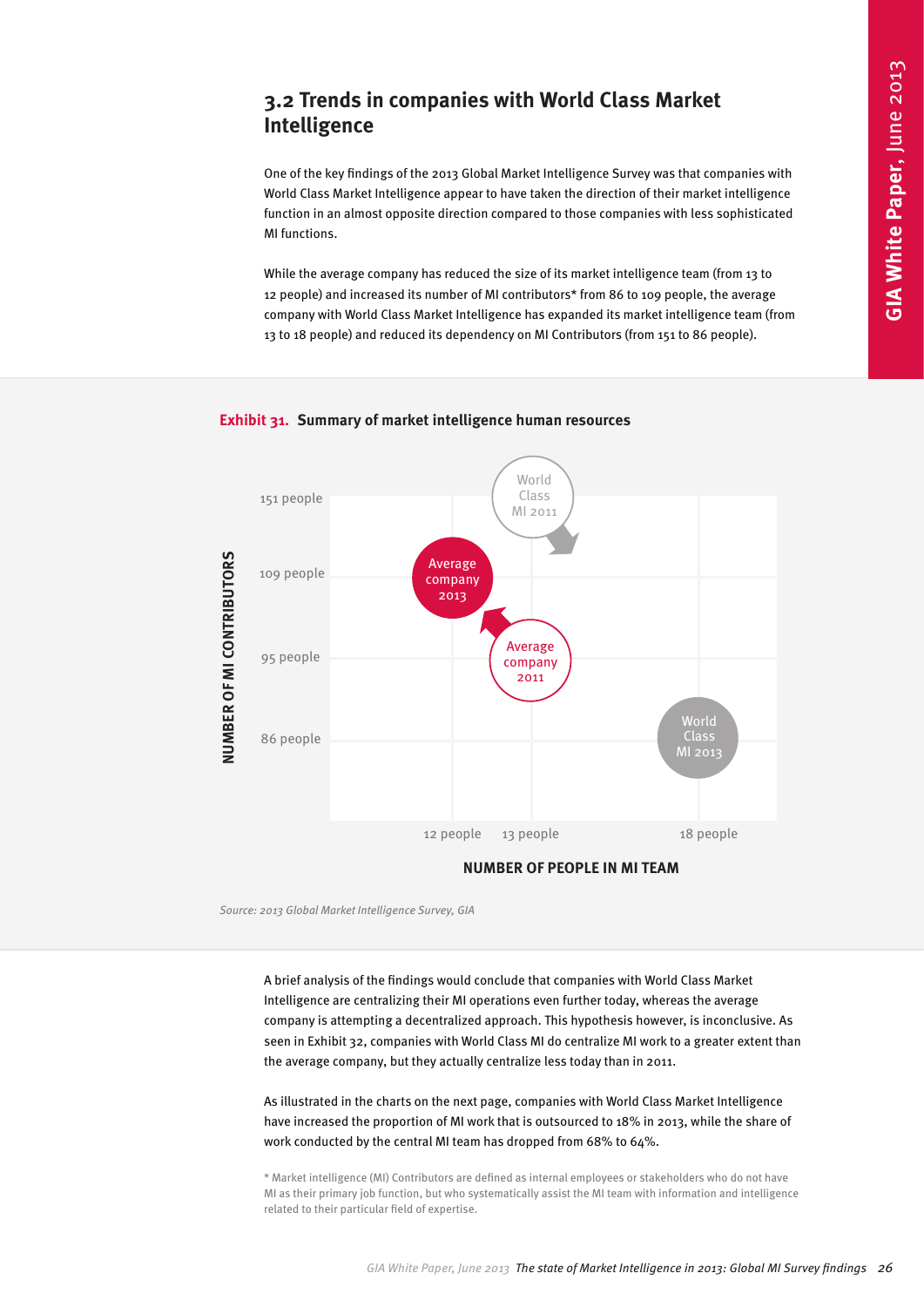#### **Exhibit 32. Centralization of market intelligence work in World Class companies in 2013 compared to the global average and 2011**



Therefore, rather than just centralizing their market intelligence further, companies with World Class Market Intelligence appear to have adopted a two-pronged approach towards their key internal stakeholders. On the one hand, they have enlarged their MI teams to be able to serve their top management better (Exhibit 33). On the other hand they have increased their budgets for MI projects and services (Exhibit 34) that are less strategic in nature, such as off-the-shelf reports or industry news monitoring.

Serving top management typically requires a deeper level of customization and strategic insight than what is available from third parties. Hence, companies with World Class Market Intelligence require larger MI teams to meet the needs of their top management. However, since MI functions must still provide basic insights to the rest of their internal customer base, MI work that needs less customization and is less strategic in nature is likely to be outsourced.



#### **Exhibit 33. Proportion of market intelligence deliverables to top management**

**Exhibit 34. Market intelligence budget (excl. HR costs) in companies with World Class Market Intelligence**



*Source: 2011-2013 Global Market Intelligence Surveys, GIA*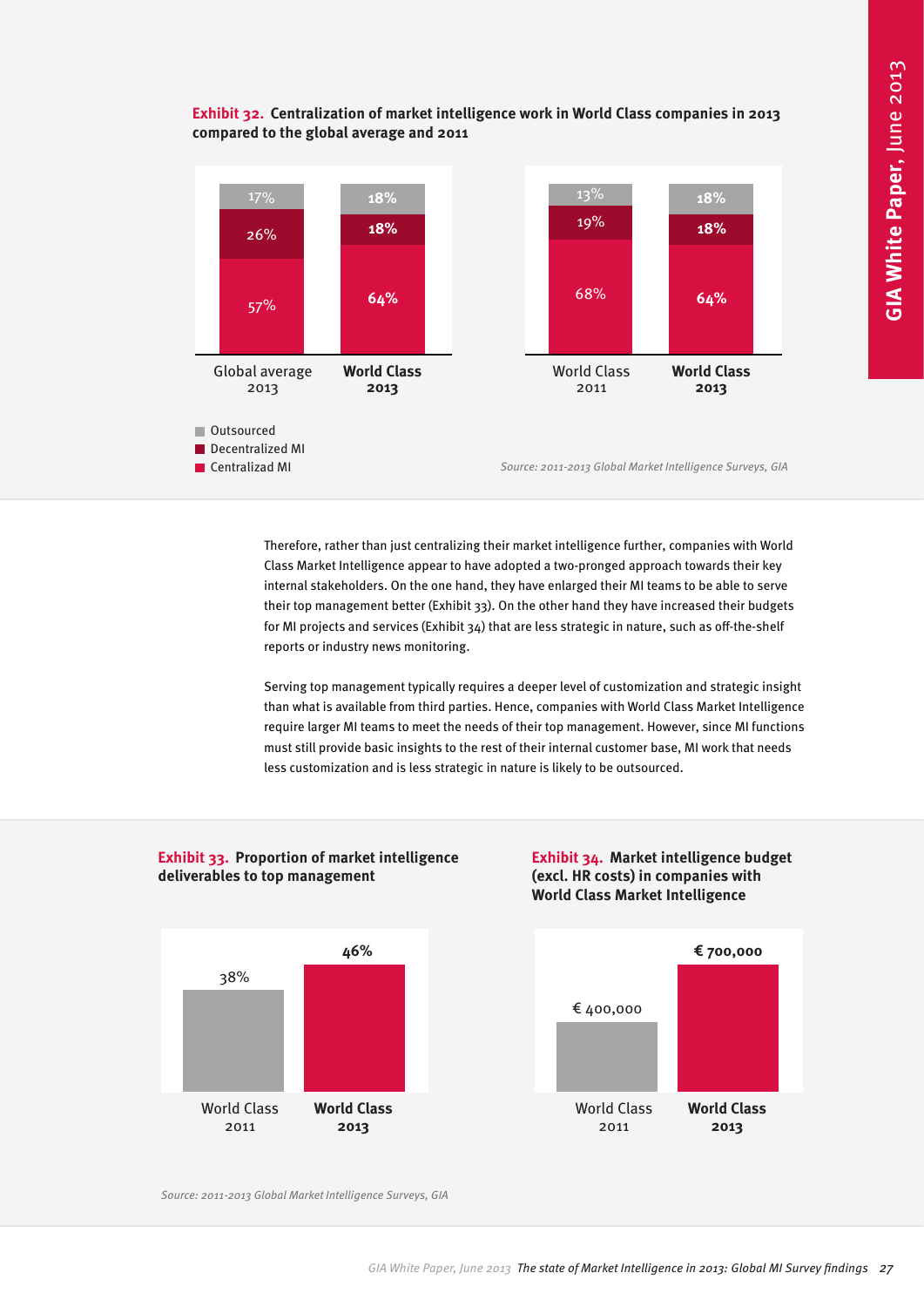# **4. MARKET INTELLIGENCE IN B2B & B2C COMPANIES**

Respondents to the survey were asked whether they considered the nature of their business to be primarily business-to-business (B2B), business-to-consumers (B2C) or both B2B and B2C.

<span id="page-27-0"></span>

The data on B2B and B2C companies show that there are quite clear organizational differences in the set-up of market intelligence functions between the two types of businesses. Most likely, the dissimilarities possibly point to the fact that market intelligence has a different scope and purpose in a B2B company when compared to a B2C company.

In terms of the level of sophistication or efficiency, however, there are no distinguishable differences between the two business types. Overall, 16% of responding B2C companies are considered to have World Class MI, versus only 10% of responding B2B companies. However, there is no statistical evidence of a correlation.

### **4.1 Organizational set-up of market intelligence in B2B and B2C companies**

The most noticeable difference between B2B and B2C companies, in terms of the average organizational set-up of the market intelligence function, is that MI teams in B2C companies serve significantly more internal clients while at the same time having smaller MI teams.

As displayed in Exhibit 36, market intelligence functions in B2C companies have on average two people less in their MI teams compared to B2B companies, but serve on average 630 more internal clients.

The large number of clients in B2C companies suggests that their key internal stakeholders are more likely to be experts, sales people or middle managers in their companies, rather than top managers. This would also explain why MI functions in B2C companies are positioned further away from the CEO.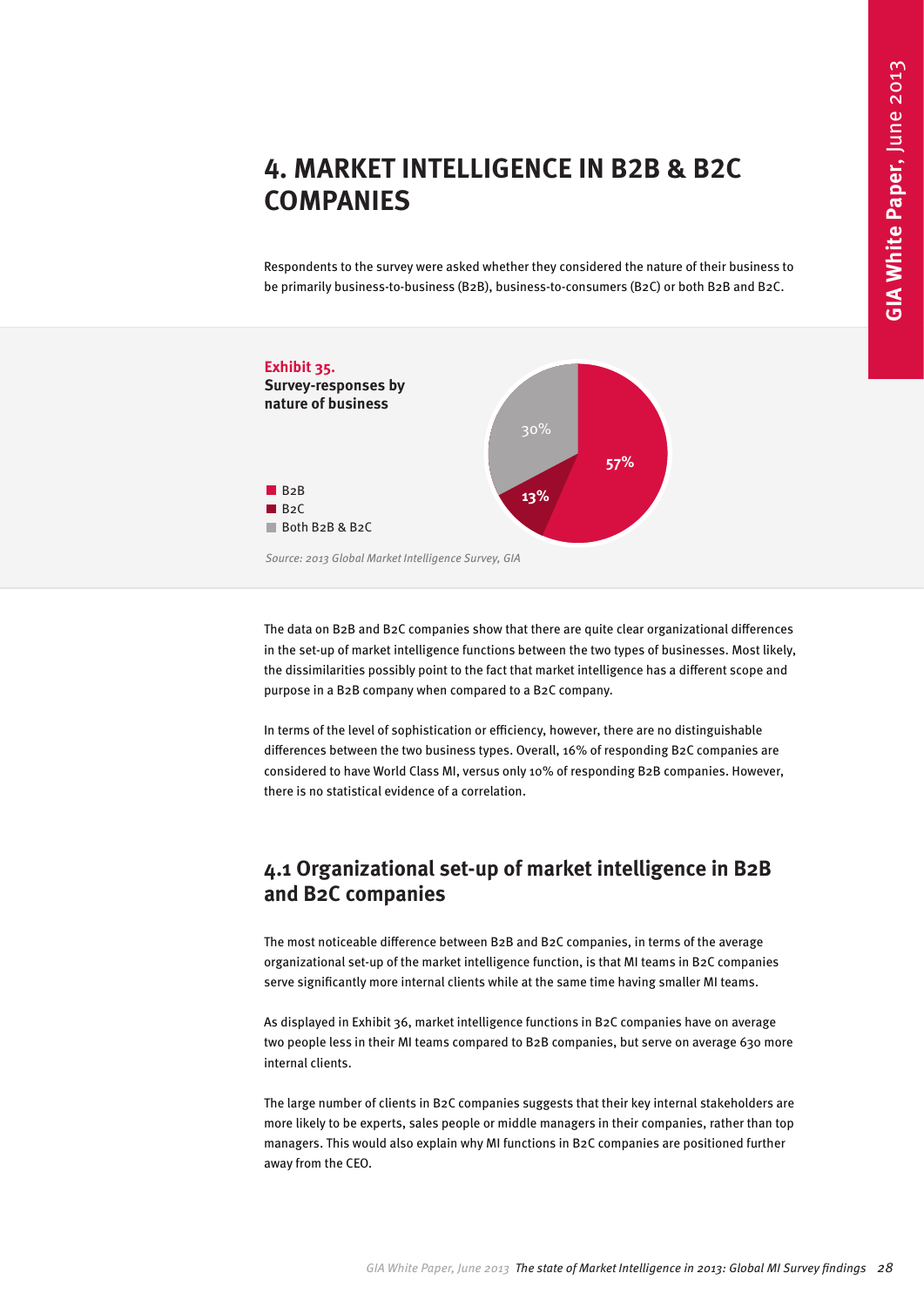

<span id="page-28-0"></span>

*Source: 2013 Global Market Intelligence Survey, GIA* 

In B2B companies, MI teams instead serve their top management to a greater extent and thus need more people to be able to meet the intelligence needs of top management, which is more difficult to outsource.

#### **Exhibit 37. Proportion of time spent on intelligence deliverables to different internal customer groups**



**Exhibit 38. Time spent on regular market intelligence deliverables**





*Source: 2013 Global Market Intelligence Survey, GIA*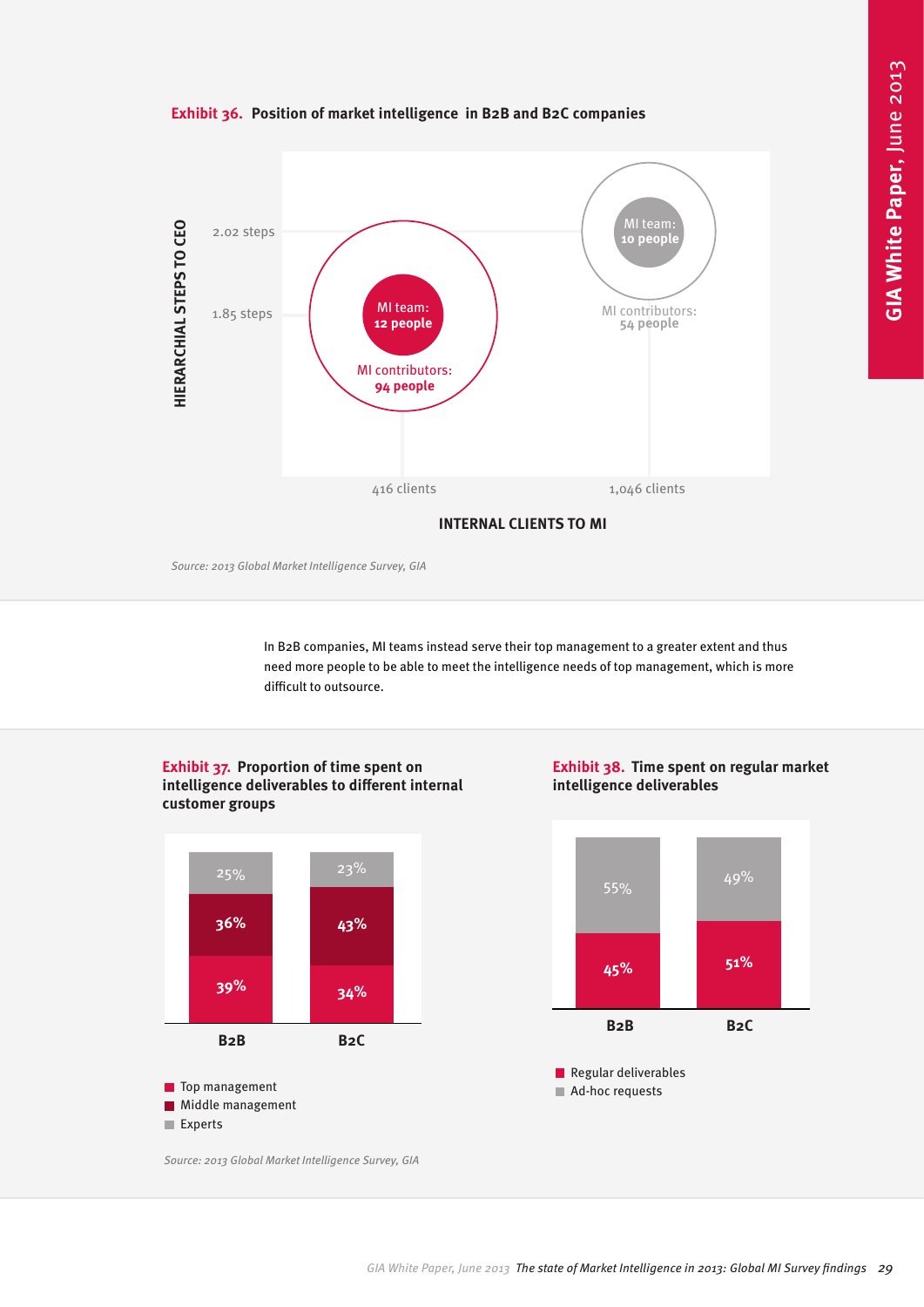The suggestion that market intelligence teams in B2B companies spend more time serving their top management than MI teams in B2C companies is confirmed in Exhibit 37. Additionally, MI Professionals in B2B companies also spend a larger proportion of their time on ad-hoc intelligence requests, which typically come from top managers in organizations (Exhibit 38).

Surprisingly, market intelligence work in B2C companies is outsourced only slightly more than in B2B companies (20% vs. 16%) despite having more than twice as many internal customers to MI. In fact, MI Professionals in B2C companies even centralize their MI work to a greater extent than in B2B companies (60% vs. 57%).

However, budgets for MI projects and services in B2C companies are significantly higher than in B2B companies (Exhibit 39). A likely explanation for this is that in many B2C industries, there is substantially more data available on markets, competitors and trends from third party providers than in many B2B industries. In B2B industries, there might simply not be any data available and thus the MI team needs to focus on in-house analysis.

<span id="page-29-0"></span>

### **4.2 Case for differences in B2B and B2C companies**

Market intelligence programs in B2B companies differ from those in B2C companies in that they tend to be placed closer to top management (Exhibit 40, strategic function), have more people involved in MI work and have significantly smaller budgets for MI projects and services. However, despite these distinctions, there is no indication that MI is more developed in B2B companies than B2C ones. This indicates that the two different models serve their purposes equally well, but through different means.

Typically, the greater the focus is on serving the top management in companies, the more resources are required in the centralized market intelligence team. The reason for this is that top management have more strategic and future-oriented needs, than other internal customers. Furthermore, the required deliverables by top management are often complex in nature and require a high level of customization, which makes outsourcing or purchasing reports from third parties a less attractive option. Thus, in order to meet those needs, the MI function needs to dedicate more efforts on in-house strategic analysis, which requires additional resources.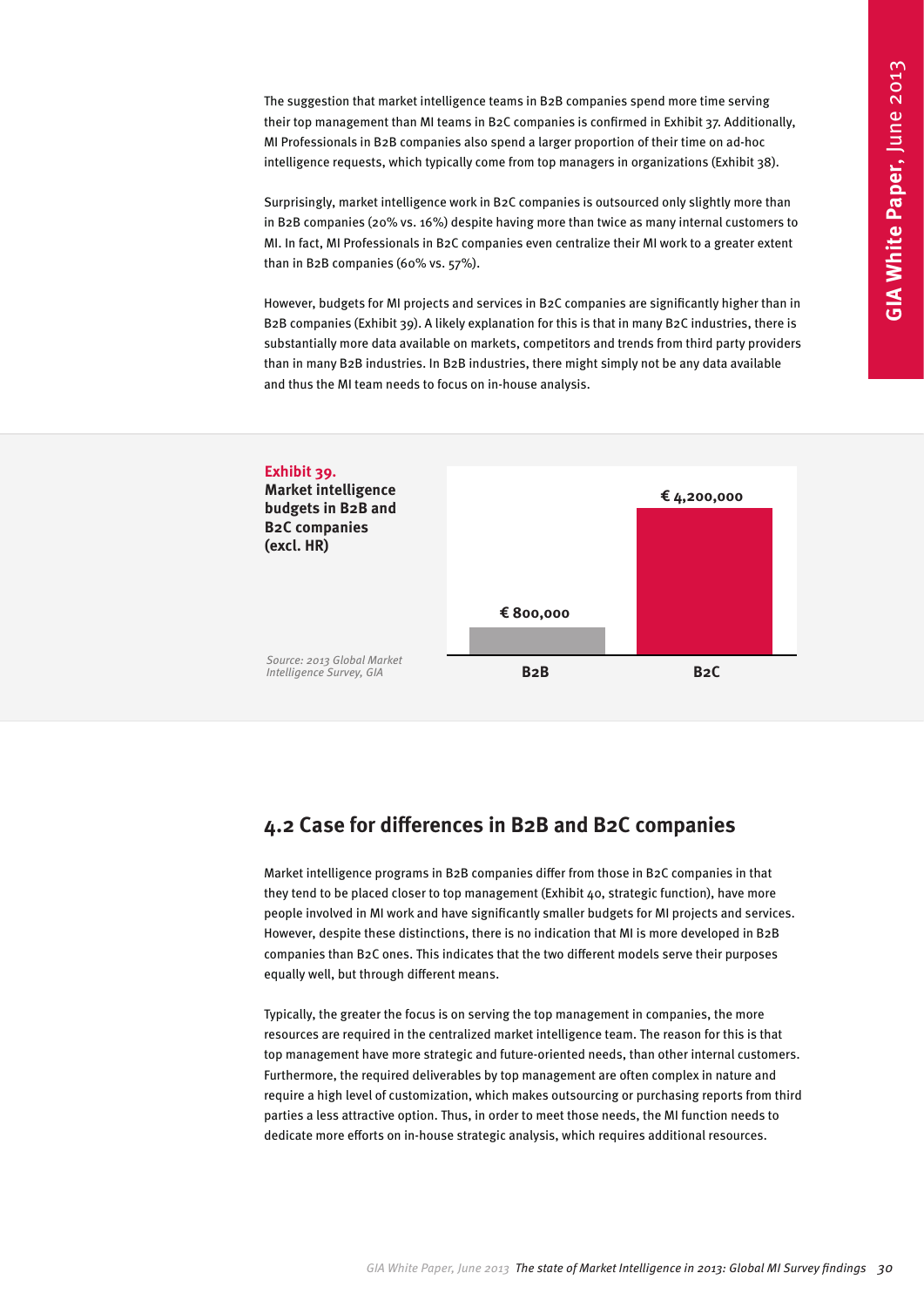Conversely, more standardized MI deliverables often suffice for sales people and experts than for top management. MI functions in B2C companies are therefore able to serve a larger number of people through the purchase of more reports from external providers. They can also spend more of their time on regular deliverables, which requires fewer people. The set-up does, however, require larger MI budgets.

In conclusion, when there is high availability of intelligence on the market, MI functions will try to serve as many people in their organization as possible. However, in industries where availability of intelligence from external providers is scarce (mainly B2B), MI programs aim to serve primarily their top management.